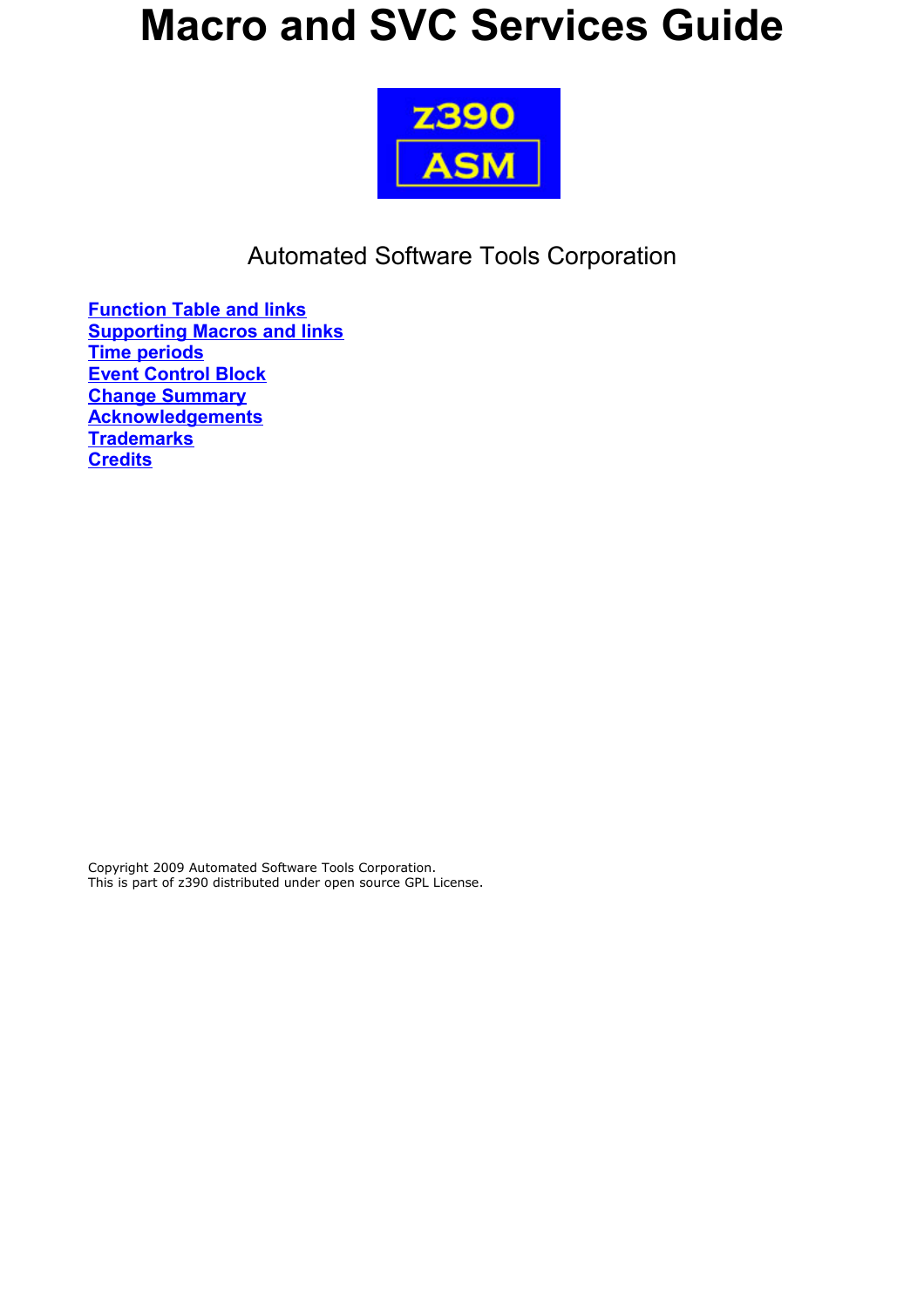### <span id="page-1-0"></span>**Function Table**

| <b>SVC</b>     |                | <b>FUNCTION</b>        |
|----------------|----------------|------------------------|
|                | <b>DEC HEX</b> |                        |
| 1              | 01             | <b>WAIT</b>            |
| $\overline{2}$ | 02             | POST                   |
| 11             | 0Β             | <b>TIME (and date)</b> |
| 11             | 0Β             | <u>GETIME (VSE)</u>    |
| 40             | 28             | <b>GETENV</b>          |
| 46             | 2Ε             | <b>TTIMER</b>          |
| 47             | 2F             | <b>STIMER</b>          |
| 52             | 34             | <b>CMDPROC</b>         |
| 53             | 35             | <b>WTO</b>             |
| 103            | 67             | <b>XLATE</b>           |
| 160            | A <sub>0</sub> | <b>WTOR</b>            |
| 170            | AА             | <b>CTD</b>             |
| 171            | AB             | <b>CFD</b>             |
| 172            | АC             | <b>SYSTRACE</b>        |

## <span id="page-1-2"></span>**Supporting Macros**

**[COMRG](#page-23-0)** Address Communications region (VSE)

# <span id="page-1-1"></span>**Time periods**

|  | mS milliseconds |  | 0.001 seconds (one thousandth) |
|--|-----------------|--|--------------------------------|
|--|-----------------|--|--------------------------------|

- uS microseconds 0.000001 seconds (one millionth)
- nS nanoseconds 0.000000001 seconds (one billionth)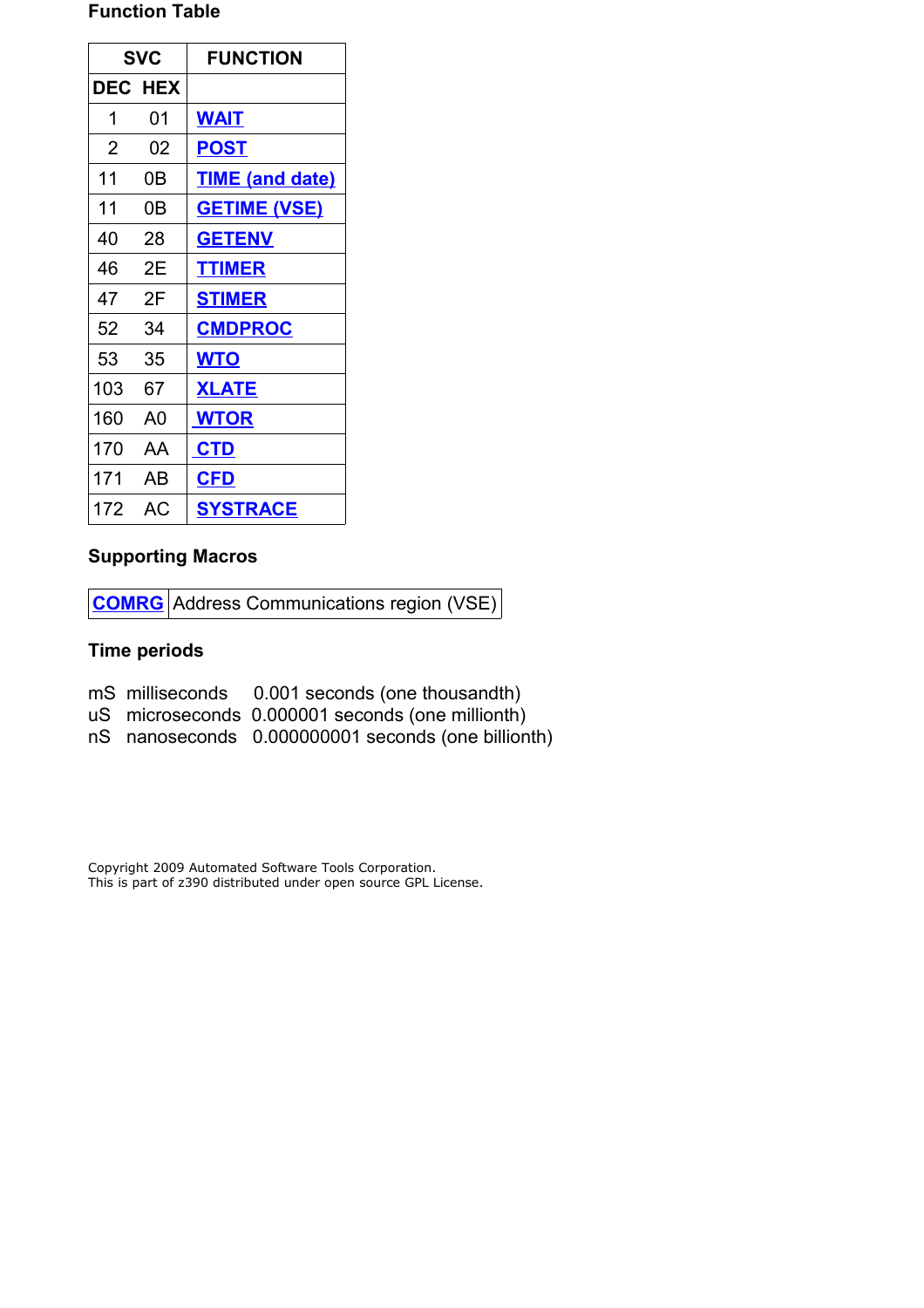#### <span id="page-2-0"></span>**Event Control Block**

There is no macro or DSECT describing it, I thought a little doc might be useful.

Bits 0-1

- 00 The initial state, WAIT requires both these bits to be zero.
- 10 After a Macro specifying an ECB is issued (eg. WTOR), this wait state is set.
- 01 Set to this state internally or by the POST Macro indicates that the event is complete or that the task in a wait state is to be resumed. It is valid to test for this state using a bit test instruction like TM.
- 11 Invalid.

Bits 2-31

Completion code, set internally or by the POST Macro.

# <span id="page-2-1"></span>**TIME (and date)**

 name TIME type,addr,LINKAGE=,DATETYPE=,CLOCKTYPE= Obtain the time and/or date in various formats.

Formats--part 1...LINKAGE=SVC (default)

 name TIME --or--

name TIME DEC

Returns: Time in GR0 as HHMMSSTH

Hours, mins and secs to 2 decimal places.

 The values are unsigned packed decimal: eg. X'21420654' = 21:42:06.54 The MVO instruction can be used after storing the register to convert it to standard packed decimal format.

 Date in GR1 as CCYYDDDF Century, year, day number and sign The values are signed decimal: CC is (almost) the century number. YY the year number. DDD the day number within the year. F the positive sign.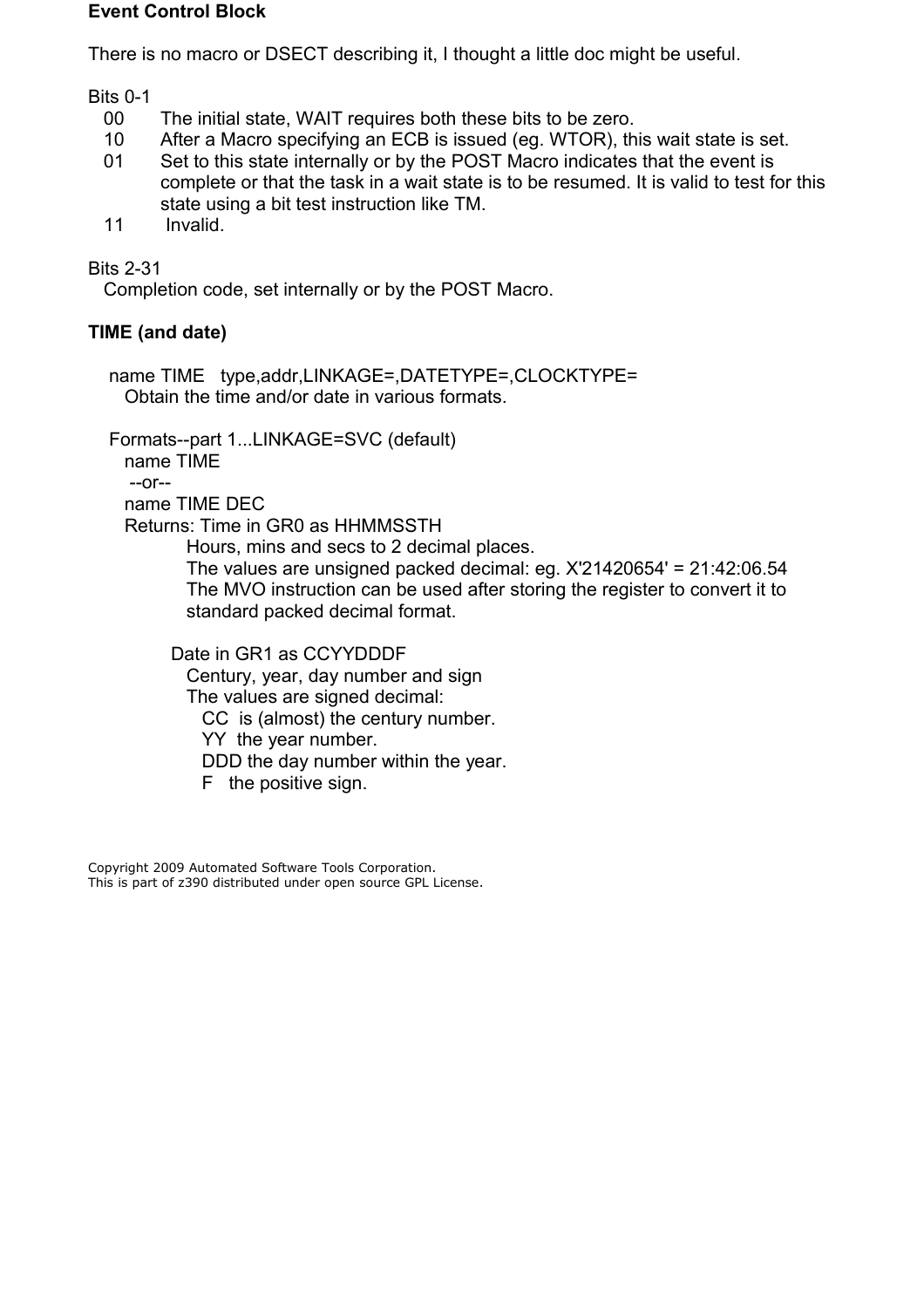eg. X'0106003F' = 3rd January 2006 After storing, AP DATE,=P'1900000' can be used to convert to a 4-digit year. name TIME BIN Returns: Time in GR0 in hundredths of a second since midnight in binary. Date in GR1 as above. name TIME TU Returns: Time in GR0 in timer units of 26.04166uS since midnight in binary. Date in GR1 as above. name TIME INS Returns: Instruction count in GR1 (64 bit value). name TIME MIC,label --or- name TIME MIC,(reg) Returns: Time in units of 1uS in binary since midnight. The time is stored at the 8 bytes specified. Date in GR1 as above. name TIME NS,label --or- name TIME NS,(reg) Returns: Time in units of 1nS in binary since midnight. The time is stored at the 8 bytes specified. name TIME STCK,label --or- name TIME STCK,(reg) Returns: Time in units of 1uS in binary since midnight. The time is stored at the 8 bytes specified and uses only bits 0-51 of the 8-byte field. Date in GR1 as above.

Copyright 2009 Automated Software Tools Corporation.

This is part of z390 distributed under open source GPL License.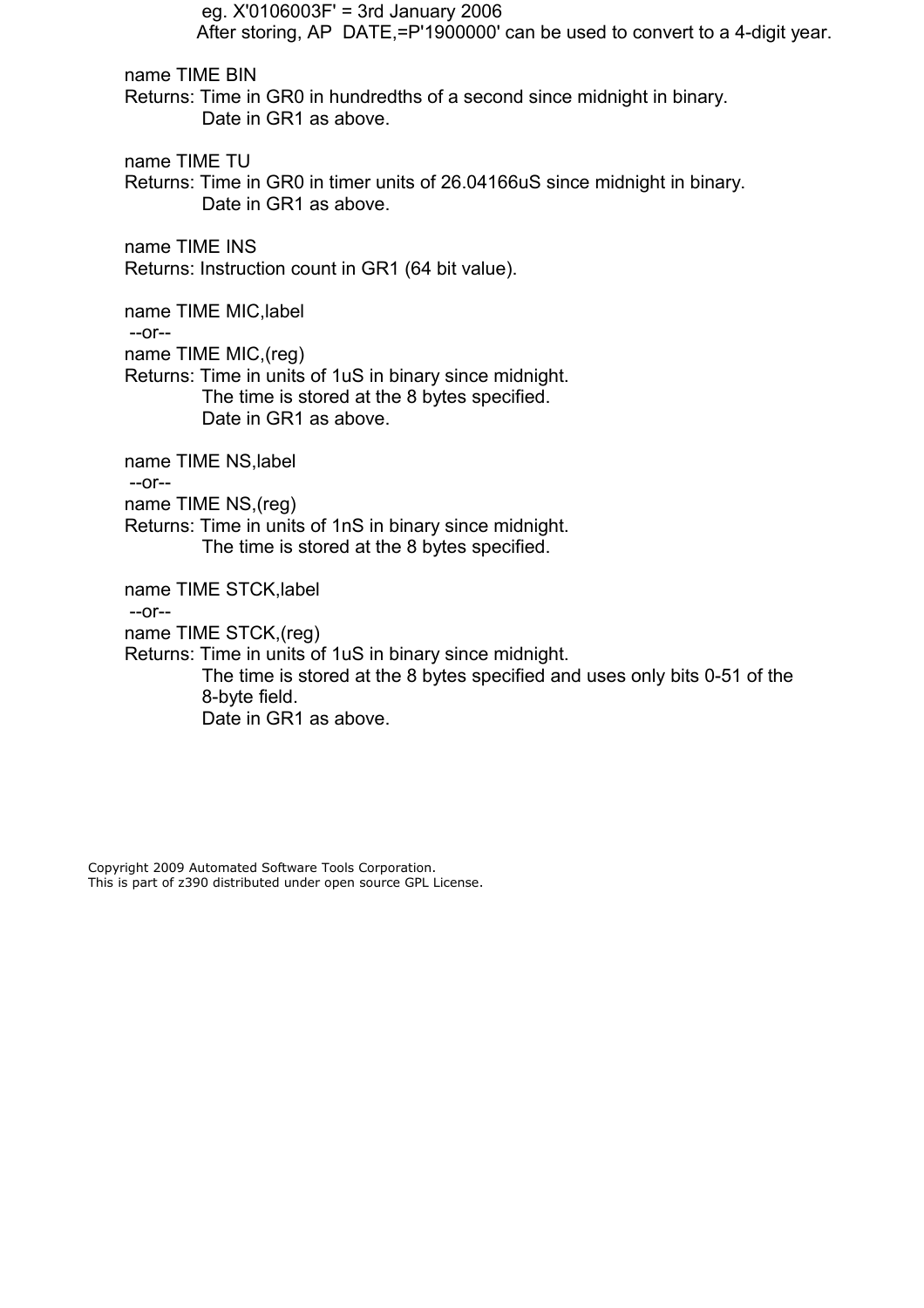name TIME TS,label --or- name TIME TS,(reg) Returns: A string of 29 bytes at the label or pointed to by reg. The format is "YYYY-MM-DD HH:MM:SS.NNNNNNNNN". name TIME CLOCK,label,CLOCKTYPE=STCK --or- name TIME CLOCK,(reg),CLOCKTYPE=STCK Returns: Time in units of 1uS in binary since 1st January 1900. The time is stored at the 8 bytes specified and uses only bits 0-51 of the 8-byte field. name TIME CLOCK,label,CLOCKTYPE=STCKE --or- name TIME CLOCK,(reg),CLOCKTYPE=STCKE Returns: Time in units of 1uS in binary since 1st January 1900. The time is stored at the 16 bytes specified: Byte 0 : Zero Bytes 1-13 : The time Bytes 14-15 : Programmable field set by the SCKPF instruction and not currently implemented. The time uses only bits 8-111 of the 16-byte field with bits 8-59 being the value in microseconds.

 name TIME CLOCK,label,CLOCKTYPE=JAVA --or- name TIME CLOCK,(reg),CLOCKTYPE=JAVA Returns: Time in units of 1mS in binary since 1st January 1970. The time is stored at the 8 bytes specified.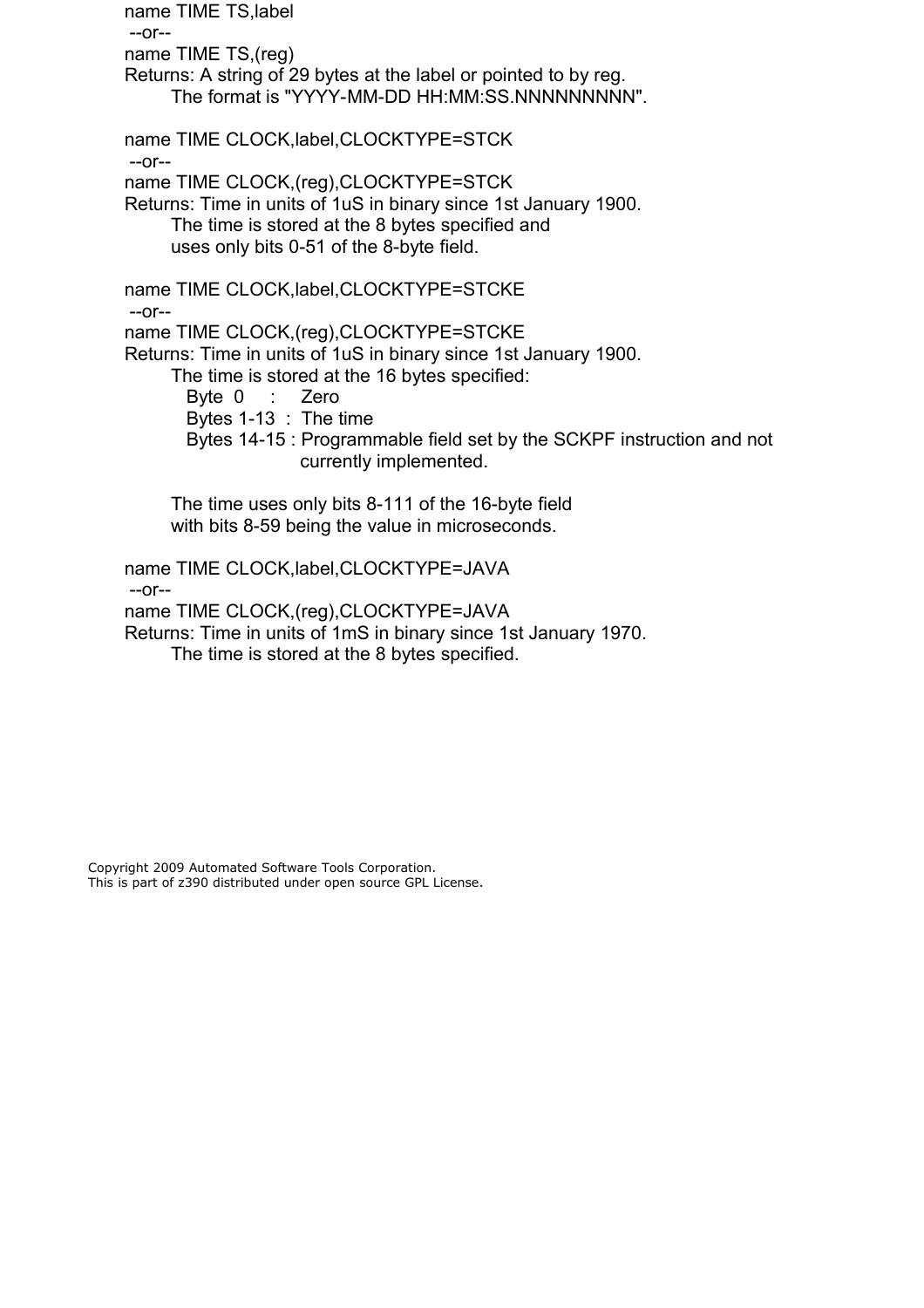Formats--part 2...LINKAGE=SYSTEM,DATETYPE=

DATETYPE can be set for any of the formats below.

All the formats are 4 bytes and the values are unsigned packed decimal.

The MVO instruction can be used to convert it to standard packed decimal format.

YYYY the year number.

DDD the day number within the year.

DD the day number within the month.

MM the month number.

 YYYYDDD (default) stored as 0YYYYDDD MMDDYYYY DDMMYYYY YYYYMMDD

 name TIME ,label,LINKAGE=SYSTEM --or--

name TIME ,(reg),LINKAGE=SYSTEM

--or--

name TIME DEC,label,LINKAGE=SYSTEM

--or--

 name TIME DEC,(reg),LINKAGE=SYSTEM Returns: Time as HHMMSSTH

 The time is stored at the 4 bytes specified. Hours, mins and secs to 2 decimal places. The values are unsigned packed decimal: eg. X'21420654' = 21:42:06.54 The MVO instruction can be used to convert it to standard packed decimal format.

The date is stored at label+8 or 8(reg).

name TIME BIN,label,LINKAGE=SYSTEM

--or--

name TIME BIN,(reg),LINKAGE=SYSTEM

 Returns: The time is stored at the 4 bytes specified in hundredths of a second since midnight

The date is stored at label+8 or 8(reg).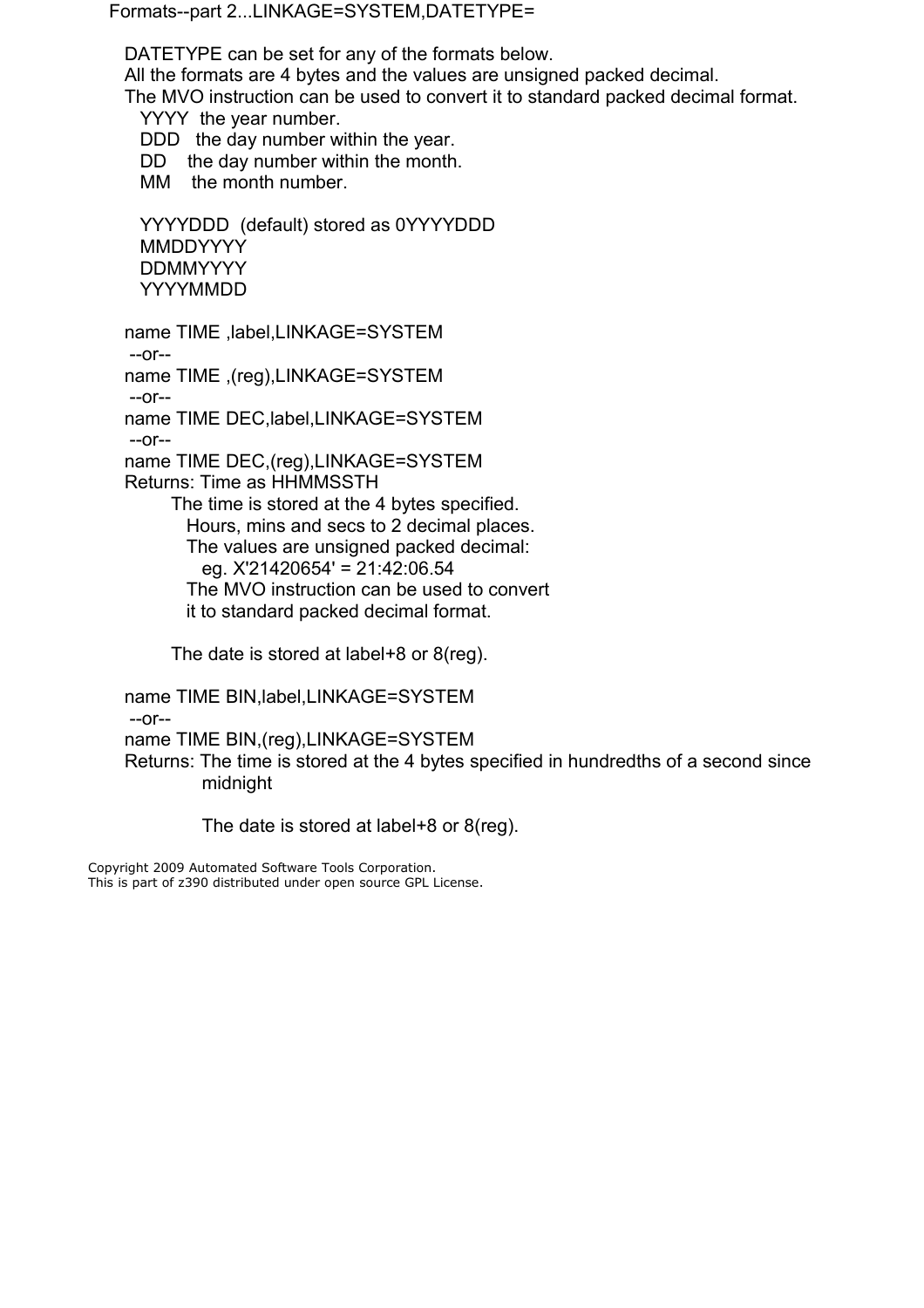name TIME MIC,label,LINKAGE=SYSTEM --or- name TIME MIC,(reg),LINKAGE=SYSTEM Returns: Time in units of 1uS in binary since midnight. The time is stored at the 8 bytes specified. The date is stored at label+8 or 8(reg). name TIME STCK,label.LINKAGE=SYSTEM --or- name TIME STCK,(reg),LINKAGE=SYSTEM Returns: Time in units of 1uS in binary since midnight. The time is stored at the 8 bytes specified and uses only bits 0-51 of the 8-byte field. The date is stored at label+8 or 8(reg). name TIME STCKE,label.LINKAGE=SYSTEM --or- name TIME STCKE,(reg),LINKAGE=SYSTEM Returns: Time in units of 1uS in binary since midnight.

 The time is stored at the 16 bytes specified: Byte 0 : Zero Bytes 1-13 : The time Bytes 14-15 : Programmable field set by the SCKPF instruction and not currently implemented.

 The time uses only bits 8-111 of the 16-byte field with bits 8-59 being the value in microseconds.

Note: The DATETYPE parameter is ignored.

Register Usage:

R0 = Code for units and date type

R1 = Result area

GR15 has a return code:

- 0 TIME ok
- 4 Invalid request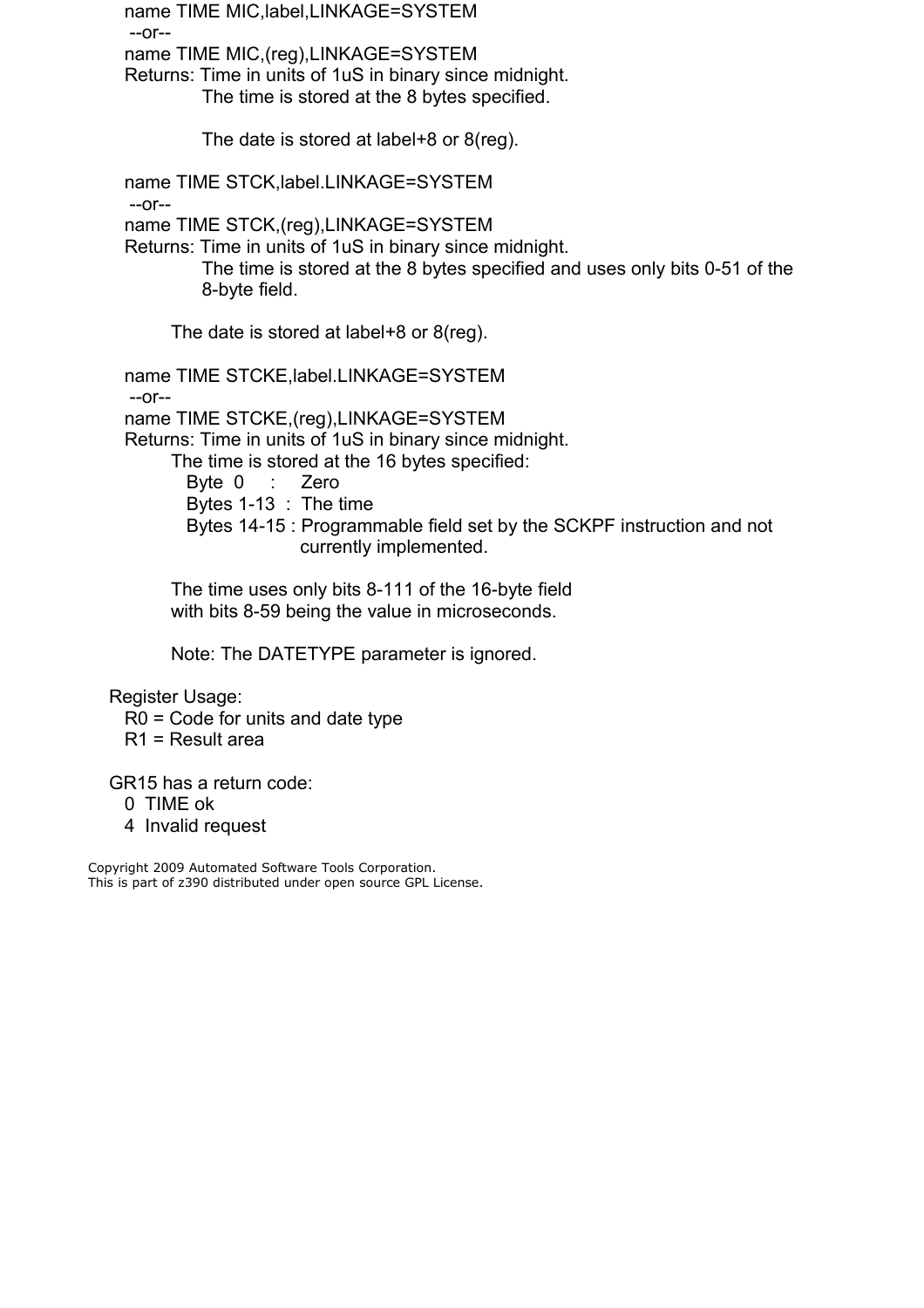#### <span id="page-7-1"></span>**GETIME** type

Obtain the time in various formats (VSE only).

type

 STANDARD (default) Returns: Time in GR1 as 0HHMMSSc Hours, mins and secs in packed format.

**BIN** 

Returns: Time in GR1 in seconds since midnight in binary.

TU

Returns: Time in GR1 in timer units of 26.04166uS since midnight in binary.

MIC

 Returns: Time in units of 1uS in binary since midnight. The time is stored in the GR0/GR1 register pair.

GR15 has a return code:

- 0 GETIME ok
- 4 Invalid request

## <span id="page-7-0"></span>**STIMER**

a) Wait for an interval of time.

 name STIMER WAIT,BINTVL=label name STIMER WAIT,DINTVL=label name STIMER WAIT,MICVL=label name STIMER WAIT,TUINTVL=label

 b) Start a timer and continue. When the time expires the exit routine is invoked.

 name STIMER REAL,exit,BINTVL=label name STIMER REAL,exit,DINTVL=label name STIMER REAL,exit,MICVL=label name STIMER REAL,exit,TUINTVL=label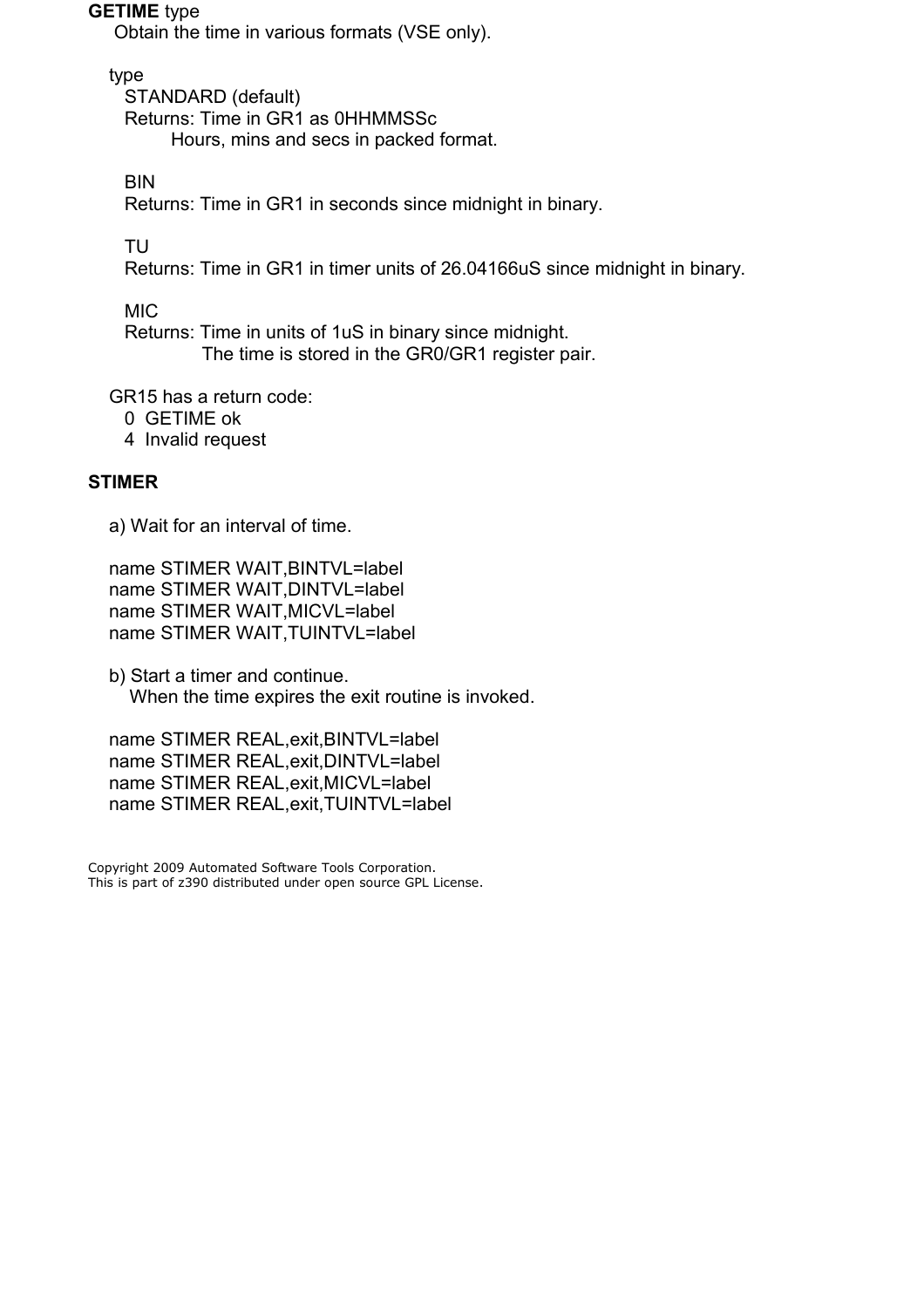Only one STIMER can be waiting for expiry at any moment.

In each case the label points to a number of timer units.

BINTVL is a fullword with 100th of a second units.

Maximum value of X'7FFFFFFF' is approx. 249 days.

 DINTVL is a doubleword PL8'HHMMSSth', where th is 2 decimal positions of seconds. Maximum value of 99595999 is approx. 4 days.

 MICVL is a doubleword with microsecond units. Maximum value of X'7FFFFFFFFFFFFFFFFF' is nearly 300,000 years !

 TUINTVL is a fullword with 26.04166uS units. Maximum value of X'7FFFFFFF' is approx. 16 hours.

exit

 Can be label or (reg). When the time expires, the exit routine is invoked. GR15 has the address of the exit routine. Other registers must be assumed to be destroyed.

 Note: STIMER REAL is measuring clock time, and not the time that the z390 program is executing.

Register Usage:

R0 = Code for timer units and exit address

R1 = Address of the timer units

R15 = By implication, exit routine address

# <span id="page-8-0"></span>**TTIMER**

Test or cancel a previously set STIMER REAL

name TTIMER cancel,type,addr

 cancel is optional CANCEL means that the STIMER timing is terminated.

type is optional

 TU (default) returns the remaining time in GR0 as 4 bytes in timer units of 26.04166uS. addr is ignored.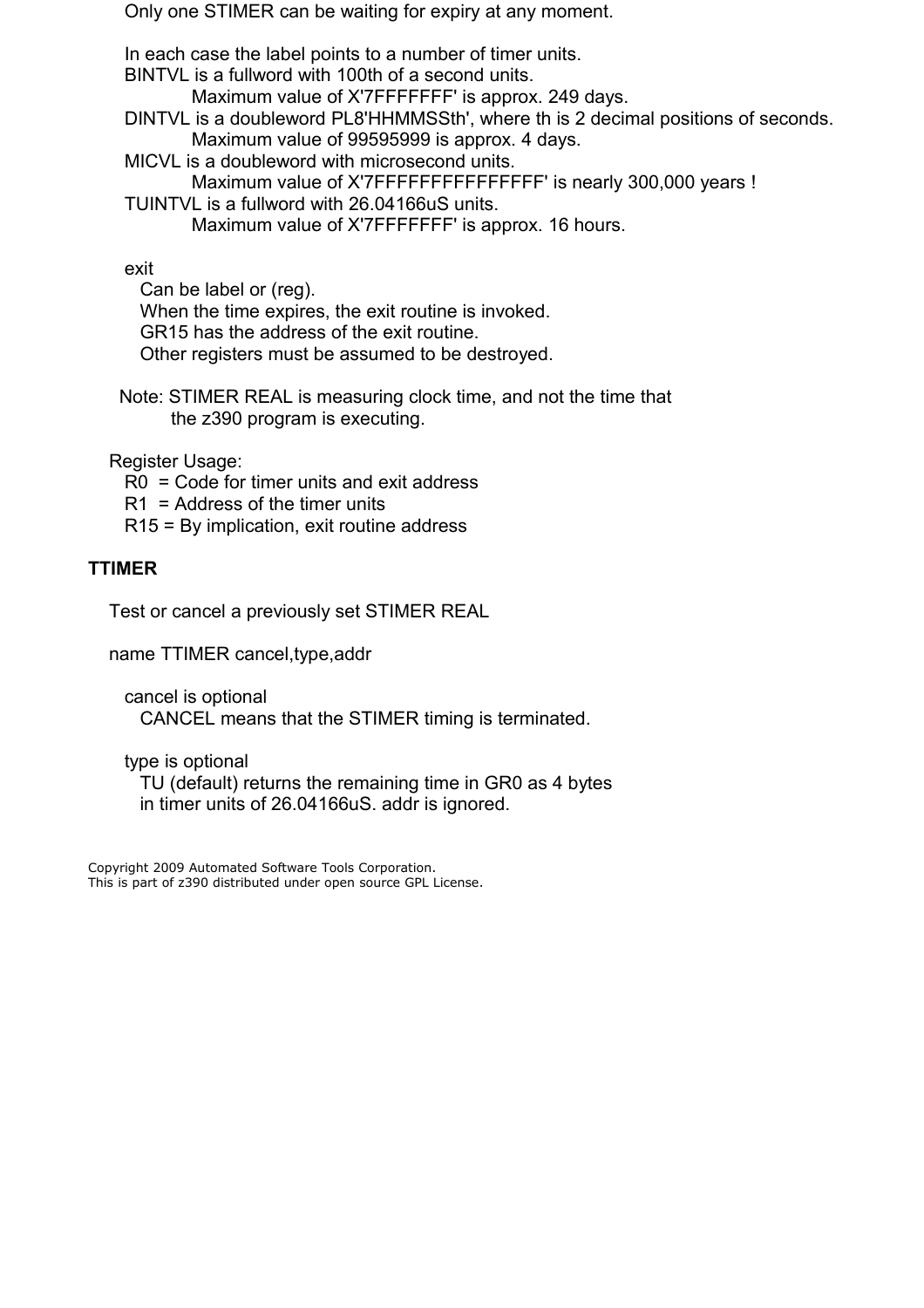MIC,addr

 Using MIC requires addr which may be specified as label or (reg). The remaining time is returned at the doubleword addr in microseconds.

Example 1:

 Cancel the current STIMER REAL, return the remaining time in GR0 in timer units. TTIMER CANCEL

Example 2:

 Return the remaining time in microseconds at REMAIN. TTIMER ,MIC,REMAIN

 ... REMAIN DS D

Register Usage:

R0 = Code for timer units, returned value

R1 = Address of returned timer units

GR15 has a return code:

- 0 TTIMER ok
- 4 TU units remaining exceed 31 bits

# <span id="page-9-0"></span>**CMDPROC**

Open, close, read and write from a command processor.

 The command processor has also been called a DOS window or Command Prompt.

 With the CMDPROC macro, you can issue commands like CD or DIR, receive the replies from those commands line by line and start other programs.

 There is a limit of 10 command processors that can be open at any time. The limit is only to protect the operating system (eg. Windows) from storage depletion.

 In all cases below, ID may be defined as a numeric value or in a general register. ie. ID=2 or ID=(R5).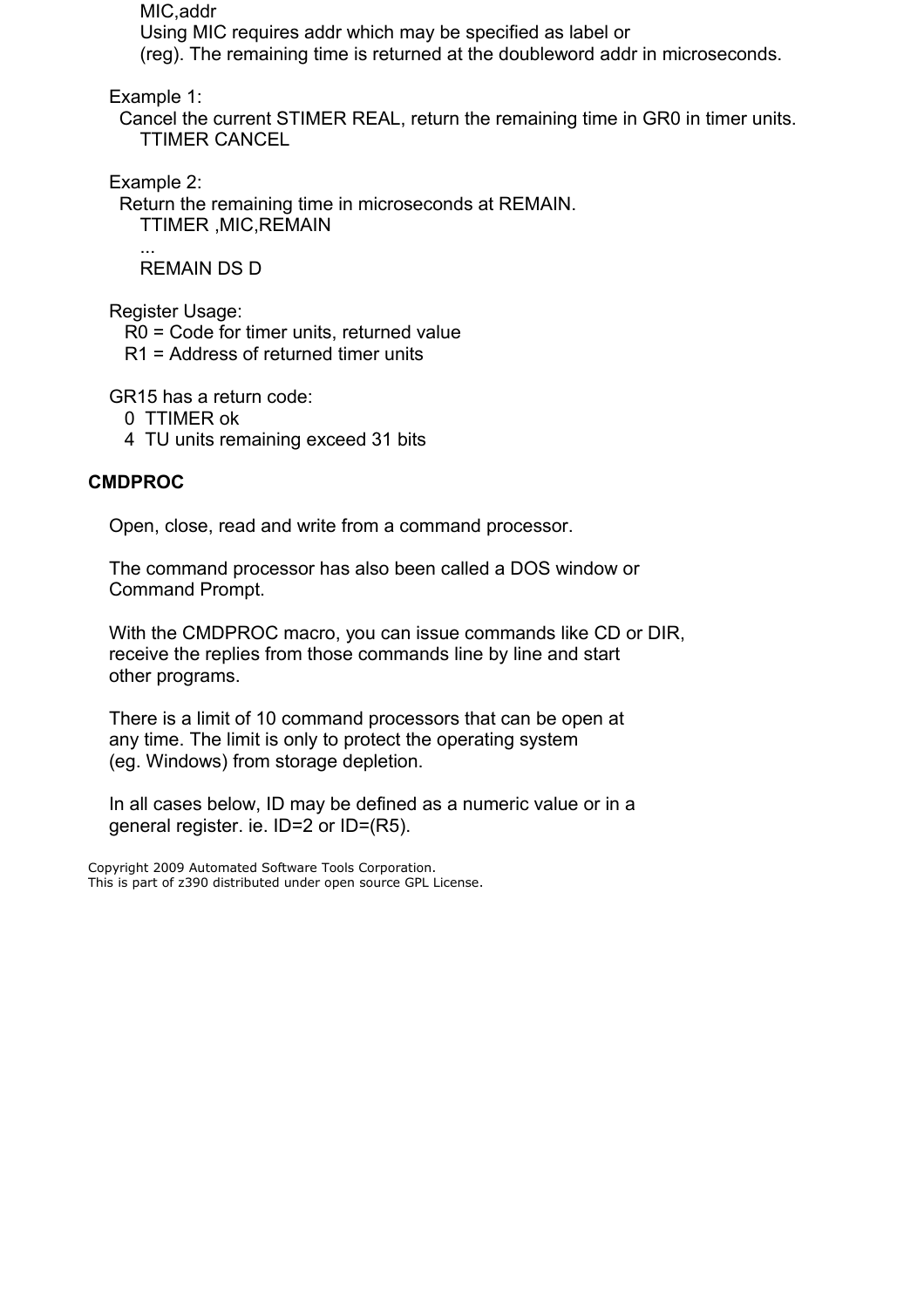ID may range from 0 (default) to 9. If the ID exceeds 9 then an abend SFFF will occur

 name CMDPROC START,ID=,CMDLOG= Open a command processor and assign an identifier.

 CMDLOG=YES (Default) All output from the command processor is written to the log.

CMDLOG=NO

 All output is saved in a memory queue. Use this option if you intend to use CMDPROC READ to retrieve command processor messages.

 If the memory queue exceeds the MAXQUE value (default 1000) then the memory queue is written to the log and CMDPROC=YES is assumed. An error message is generated.

name CMDPROC STOP,ID=

Close a previously opened command processor.

name CMDPROC WRITE,label,ID=

 --or- name CMDPROC WRITE, literal, ID=

 $-0r-$ 

name CMDPROC WRITE,(reg),ID=

Send a command to a previously opened command processor.

 label or (reg) points to a constant which terminates with X'00' or be defined as a double-quoted string within a standard C-type constant.

 literal is a double-quoted string within a standard C-type constant preceded by an equals sign.

 eg. using label name CMDPROC WRITE,CMD1,ID=5 ... CMD1 DC C'DIR /X',X'00' --or-- CMD1 DC C'"DIR /X"'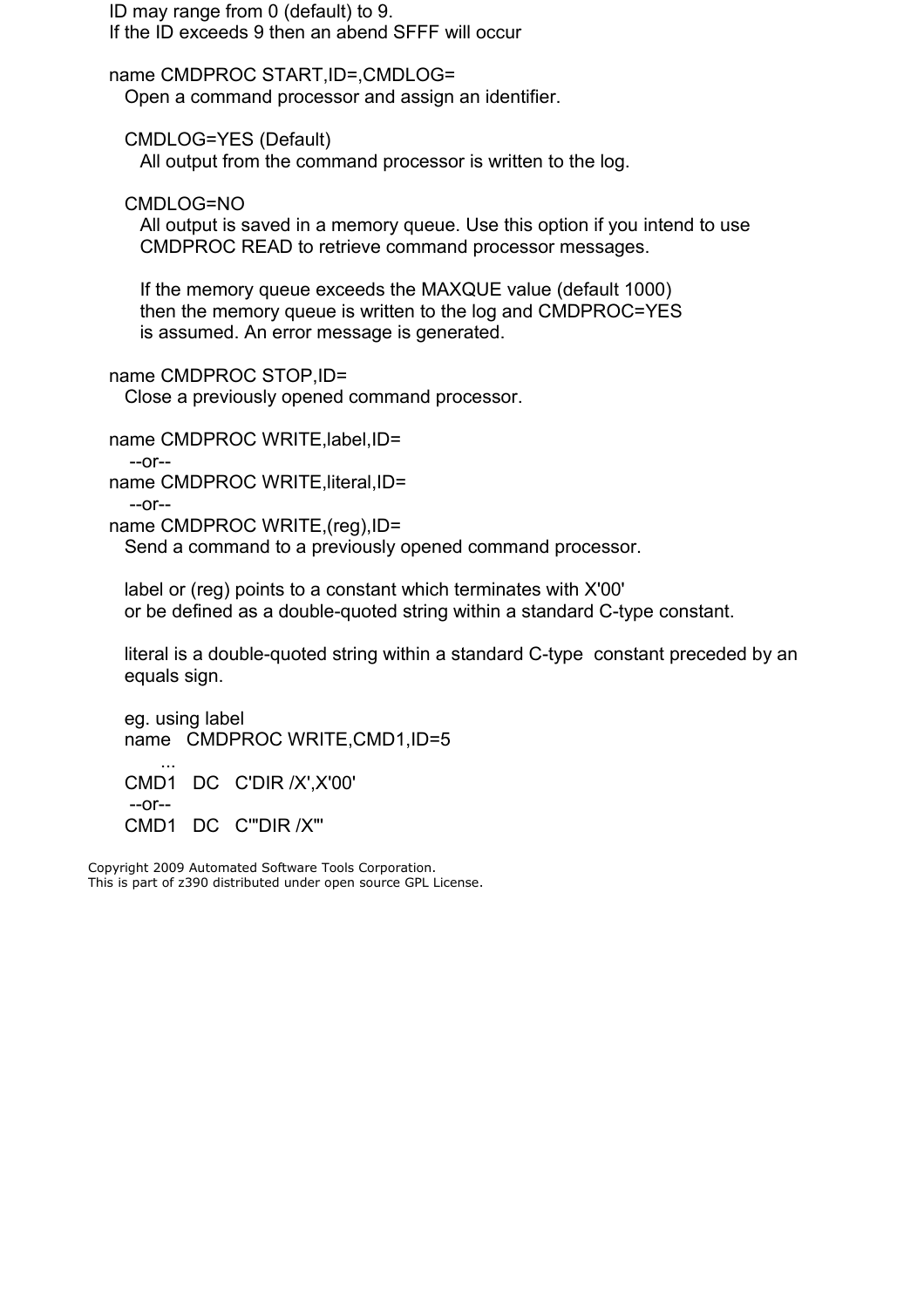eg. using literal name CMDPROC WRITE,=C'"DIR /X"',ID=5

name CMDPROC READ, label, len, ID=, WAIT= Obtain the output, a line at a time, from the result of a command issued by CMDPROC WRITE from a previously opened command processor.

label is the receiving area and may be specified as (reg).

 If len is specified it determines the maximum length that is passed to your program. The default is the implied length of the receiving field. Maximum value is 4095 bytes.

 len may be specified as (reg). Maximum value is 2G bytes.

If label is specified as (reg), then len is mandatory.

 WAIT (default 500) is the time in milliseconds before the READ will terminate if no output from the command processor is available to be read. Maximum value is 4094 (4 seconds). A value of 4095 means wait indefinitely.

WAIT may be specified as (reg). Maximum value is X'7FFFFFFF' (about 24 days).

Register Usage:

- R0 = Operation code and ID
- R1 = Command area
- R2 = Length
- R3 = Wait value
- R15 = Formation of ID and return code

GR15 has a return code:

- $0 =$  CMDPROC ok
- 4 = READ terminated as WAIT time has expired
- 8 = READ terminated because the command processor has ended
- 16 = Command Processor abnormally ended (see log message)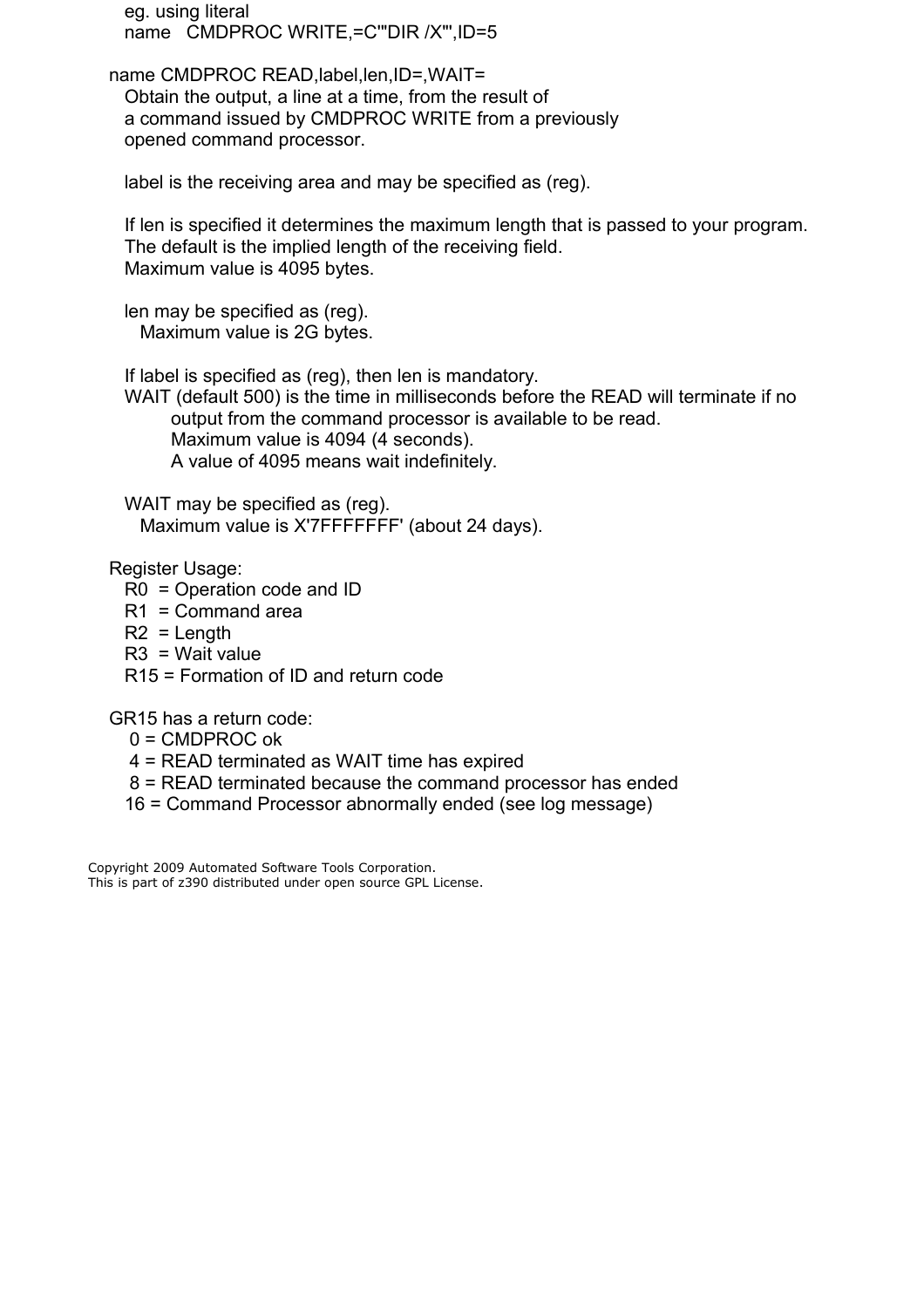#### <span id="page-12-1"></span>**WTO**

Display a message on the GUI console.

 The record descriptor word (RDW) defines the variable length text message generated by the WTO macro. eg. DC AL2(len,0), C'text' len includes the 4 bytes for the RDW. Formats: name WTO 'text' The RDW that describes the message is generated internally. name WTO 'text',MF=L (list form) No text is written to the console, only the RDW is generated. This allows a 'collection' of messages to be constructed which can be used by the execute form. name WTO MF=E (execute form 1) GR1 must be preloaded with the address of an RDW previously generated with the list form of WTO. name WTO MF=(E,label) (execute form 2) --or- name WTO MF=(E,(reg)) (execute form 2) label or (reg) points to an RDW previously generated with the list form of the WTO. Register Usage:

R1 = Branch around RDW or parm pointer

# <span id="page-12-0"></span>**XLATE**

Translates data to EBCDIC or ASCII.

name XLATE area,len,TO=

area may be specified as label or (reg).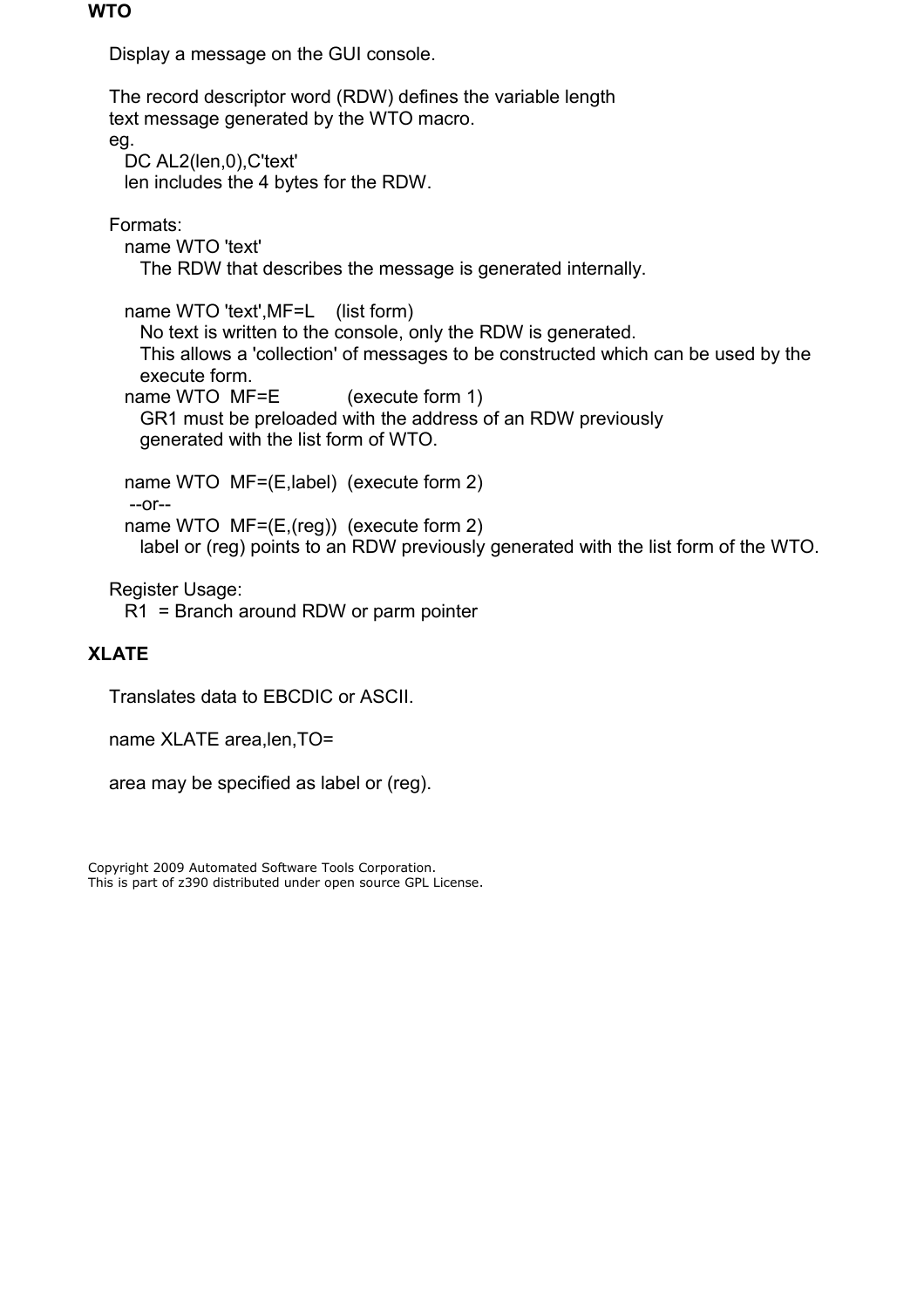len may be specified as a number or (reg). Maximum numeric value is 4095 bytes. Maximum register value is 2G bytes.

 TO=A convert area to ASCII. TO=E convert area to EBCDIC.

Register Usage:

R0 = Area address and codes

 $R1$  = Length

# <span id="page-13-0"></span>**WTOR**

Display a message on the GUI console and receive a response.

name WTOR 'text',reply,len,ecb,MF=

--or--

name WTOR "text",reply,len,ecb,MF=

 The RDW (see WTO) that describes the message is generated internally. The text appears on the console.

reply

 specified as label or (reg), is the field into which the reply is put. The reply appears on the console.

len

 Maximum length of reply. If reply is specified as (reg) then len is mandatory. If len is omitted, then the implied length of reply is used.

ecb

specified as label or (reg), by convention defined as DC F'0'.

 After the WTOR macro, instruction execution can proceed until the reply is completed by the user (commonly the Return key).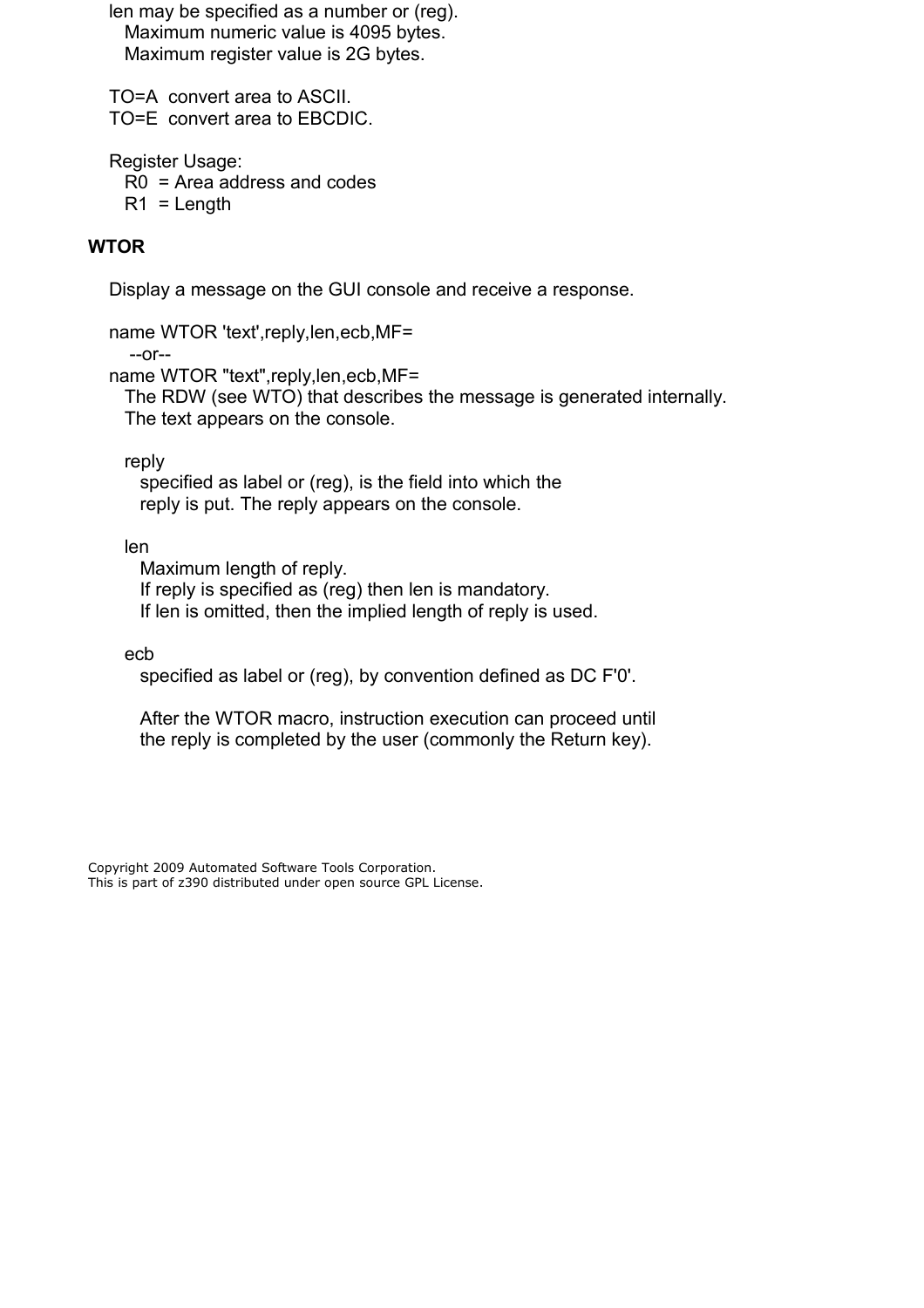$MF =$  Default is MF=I. Specify MF=L to just construct the parameter list Specify MF=(E,addr) or (E,(reg)) to execute the WTOR with a previously generated parameter list.

Example 1:

Implied length, named ECB, wait for reply immediately...

 WTOR 'Enter your name',NAME,,MYECB WAIT ECB=MYECB

 NAME DC CL40' ' MYECB DC F'0'

Example 2:

...

Register notation, maximum length, no wait for reply...

 LA R5,NAME LA R6,MYECB WTOR 'Enter your name',(R5),40,(R6) ... other processing TM MYECB,X'40' BO GOTREPLY

 ... NAME DC CL40' ' MYECB DC F'0'

 Register Usage: R0 = Reply address R1 = Branch around RDW R14 = Reply length R15 = ECB address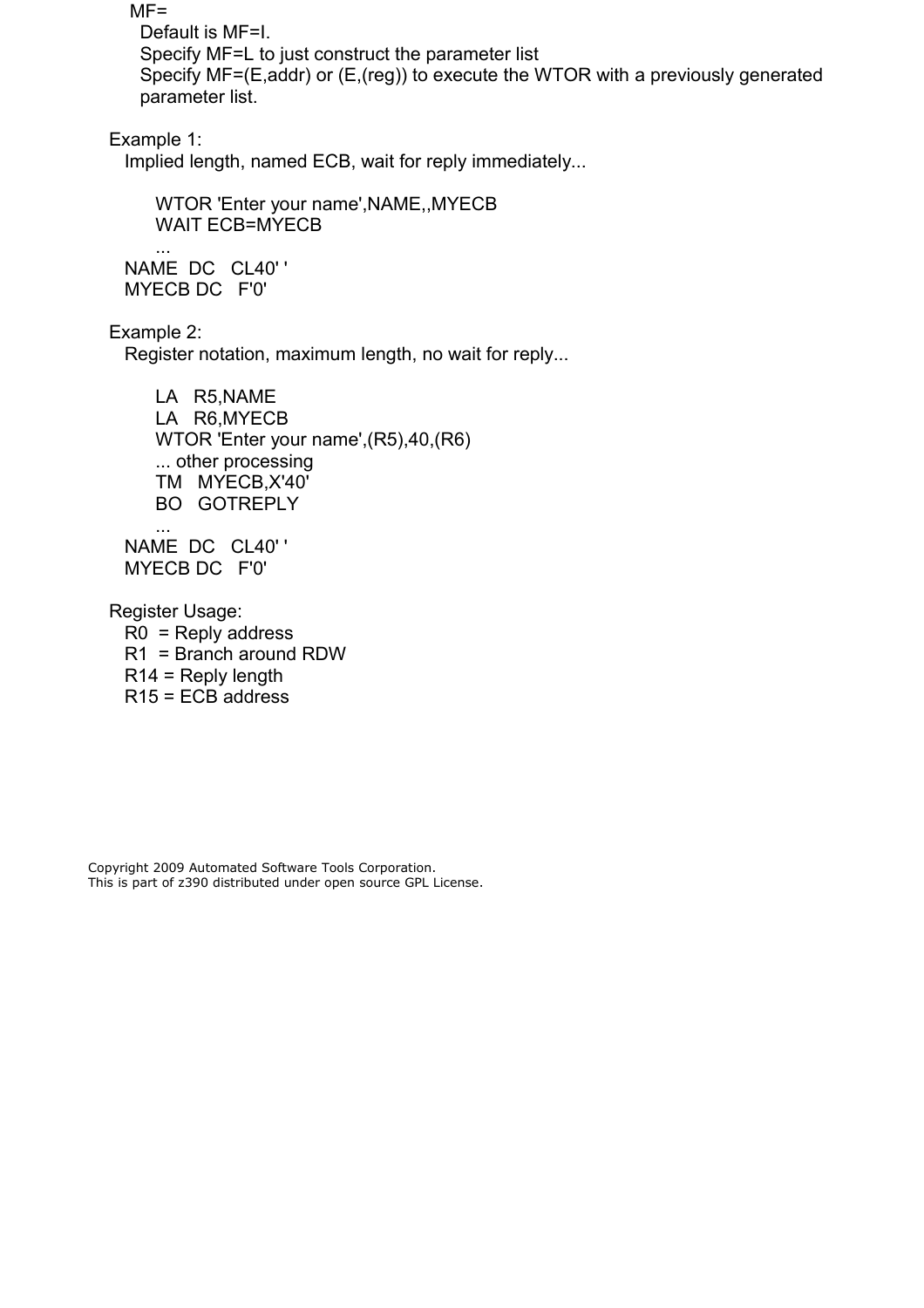#### <span id="page-15-0"></span>**WAIT**

 a) Wait for one **[ECB](#page-2-0)** completion. name WAIT num,ECB=

 b) Wait for one or more ECB completions. name WAIT num,ECBLIST=

ECB or ECBLIST must be specified.

 num is optional and defaults to 1 For ECB= num must be 1 or omitted.

 For ECBLIST= num is the minimum number of ECBs that must be posted before the WAIT is complete. This value must, of course, be less or equal to the number of ECBs in the list. An abend SF05 will occur if this is not the case.

ECB=

 Specified as label or (reg). The location of a single 4-byte ECB.

ECBLIST=

 Specified as label or (reg). The location of a sequence of 4-byte addresses, each of which points to a 4-byte ECB. The last 4-byte address must have bit 0 set to 1.

 Note: For DECBs, use the CHECK macro rather than WAIT, otherwise error routines may not be correctly invoked.

Example:

 Wait for 2 out of 3 ECBs. WAIT 2,ECBLIST ...

 ECBLIST DC A(ECB1) DC A(ECB2) DC A(X'80000000'+ECB3) ECB1 DC F'0' ECB2 DC F'0' ECB3 DC F'0'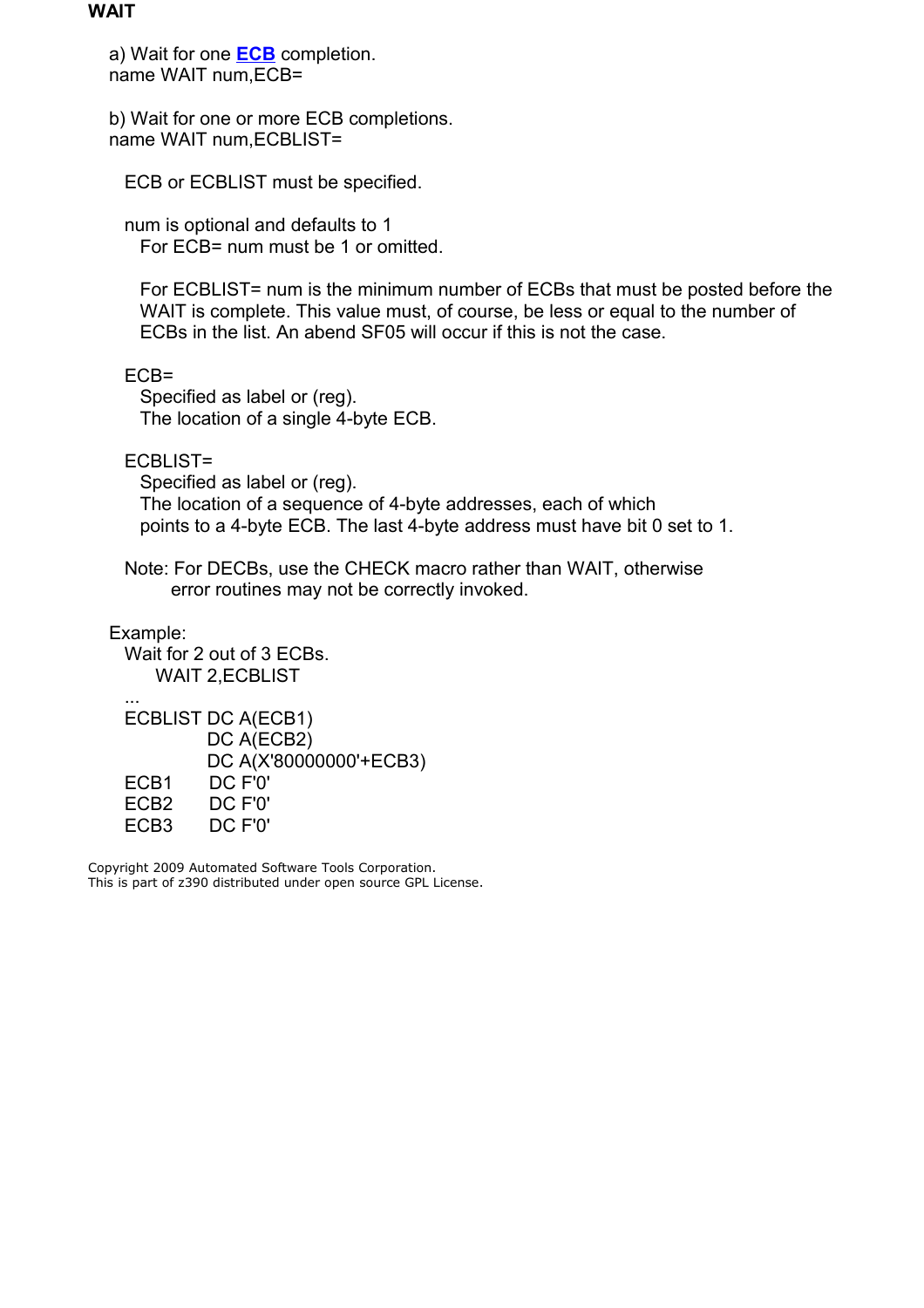Register Usage: R0 = Number of ECBs

 $R1 = ECB$  address

# <span id="page-16-0"></span>**POST**

 Signal the completion of one ECB. name POST ecb,code

 ecb is required Specified as label or (reg). The location of a single 4-byte ECB.

 code is optional and defaults to zero Specified as a value (eg. 14 or X'123') or as (reg). The completion code is placed in bits 2-31 of the ECB.

Register Usage:

 R0 = Event completion code  $R1 = ECB$  address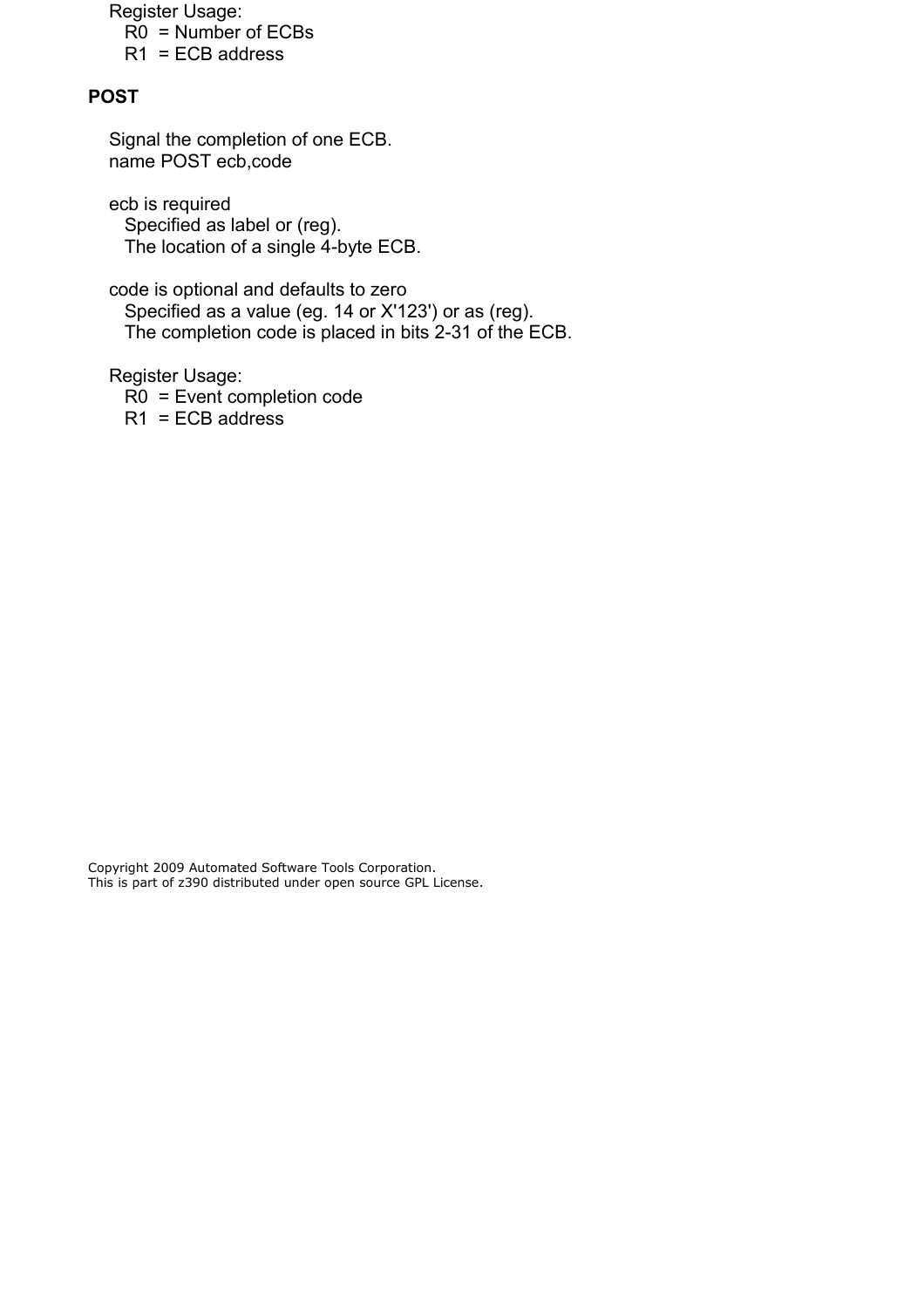### <span id="page-17-0"></span>**CTD**

Convert a binary or floating point value to a printable format.

name CTD type, IN=input, OUT=output, LINKAGE=

type

 This is a numeric value which determines the operation to be carried out. Equates are automatically generated. The value of type also determines the length of the input field. type may be specified in a register eg. (R5).

| Value | Equate     | Length | Description  |
|-------|------------|--------|--------------|
| 1     | CTD INT128 | 16     | binary       |
| 2     | CTD EH     | 4      | short HFP    |
| 3     | CTD EB     | 4      | short BFP    |
| 4     | CTD DH     | 8      | long HFP     |
| 5     | CTD DB     | 8      | long BFP     |
| 6     | CTD LH     | 16     | extended HFP |
| 7     | CTD LB     | 16     | extended BFP |
| 8     | CTD DD     | 8      | long DFP     |
| 9     | CTD ED     | 4      | short DFP    |
| 10    | CTD LD     | 16     | extended DFP |

## $IN =$

 The input field may be specified as a literal eg. IN==DH'3.8', a label, a register pointer eg. IN=(R4) or a register eg. IN=R4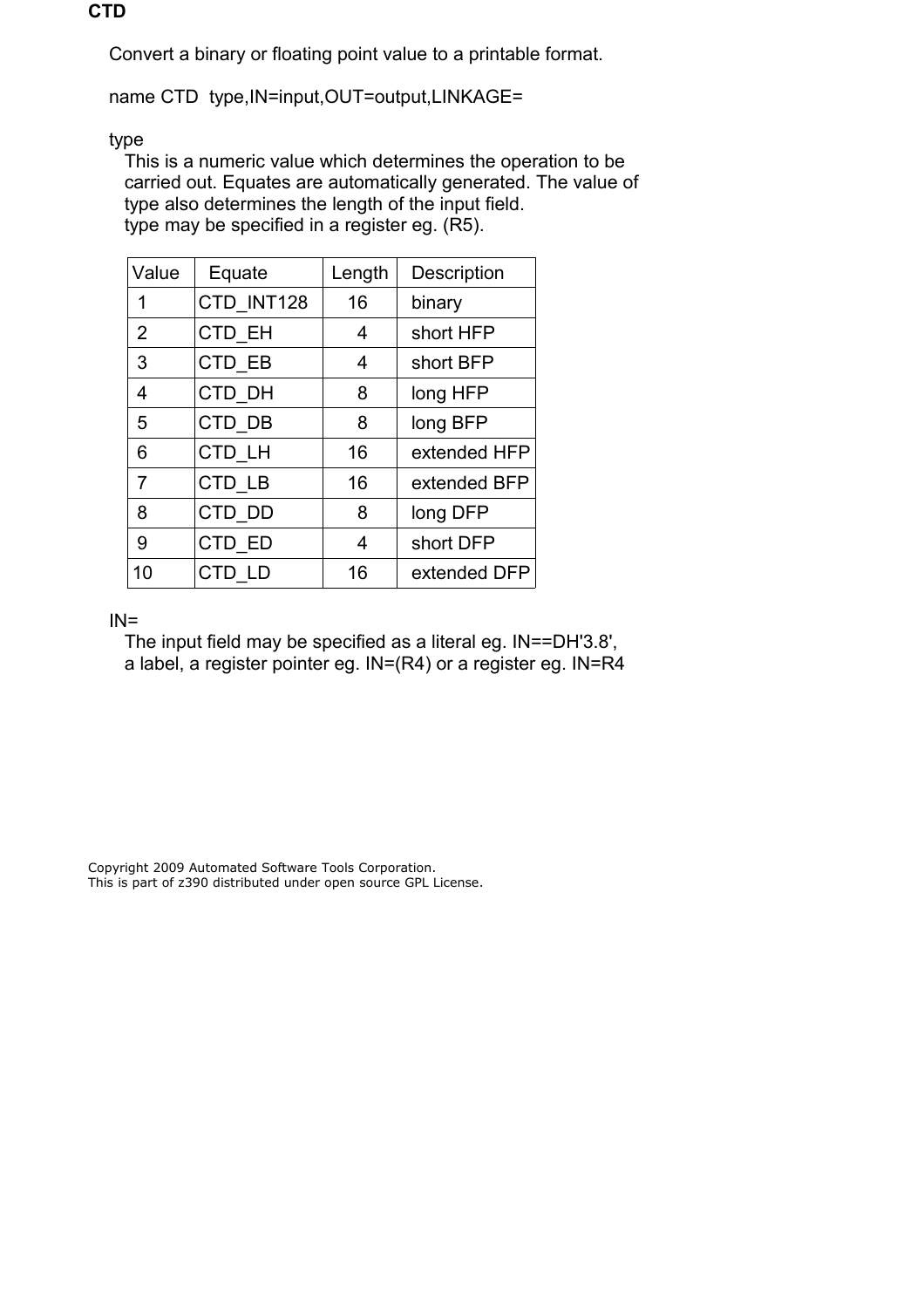For some types, input from a register implies the use of a register pair as follows:

value equate register specified

1 CTD INT128 Any even general register, input is from the even/odd pair

| 2       | CTD EH                  |                                                                                                   |
|---------|-------------------------|---------------------------------------------------------------------------------------------------|
| 3       | CTD EB                  | Any                                                                                               |
| 4       | CTD DH                  | floating                                                                                          |
| 5       | CTD DB                  | point                                                                                             |
| 8       | CTD DD                  | register                                                                                          |
| 9       | CTD ED                  |                                                                                                   |
| 6<br>10 | CTD LH<br>CTD LB<br>CTD | ) The first floating point register<br>) of a valid pair, input is from the<br>the register pair. |

# OUT=

 The output field may be specified as a label or a register pointer eg. OUT=(R4)

 The output field is always 45 bytes, and is initialised to blanks. Not all 45 bytes may be used.

 The output field will be ASCII if the ASCII option on CALL EZ390 is used, otherwise EBCDIC.

The output field has the following format in this sequence...

- If the value is negative
- n...n Digits preceding the decimal point If the value is less than 1 and there is no exponent, then 0 is output. eg. 0.04 . Decimal point if there are decimal positions
- n...n Digits following the decimal point if the value is not a whole number
- E Indicates an exponent follows
- Indicates a negative exponent
- nnnn The exponent value, 1-4 digits

Copyright 2009 Automated Software Tools Corporation. This is part of z390 distributed under open source GPL License.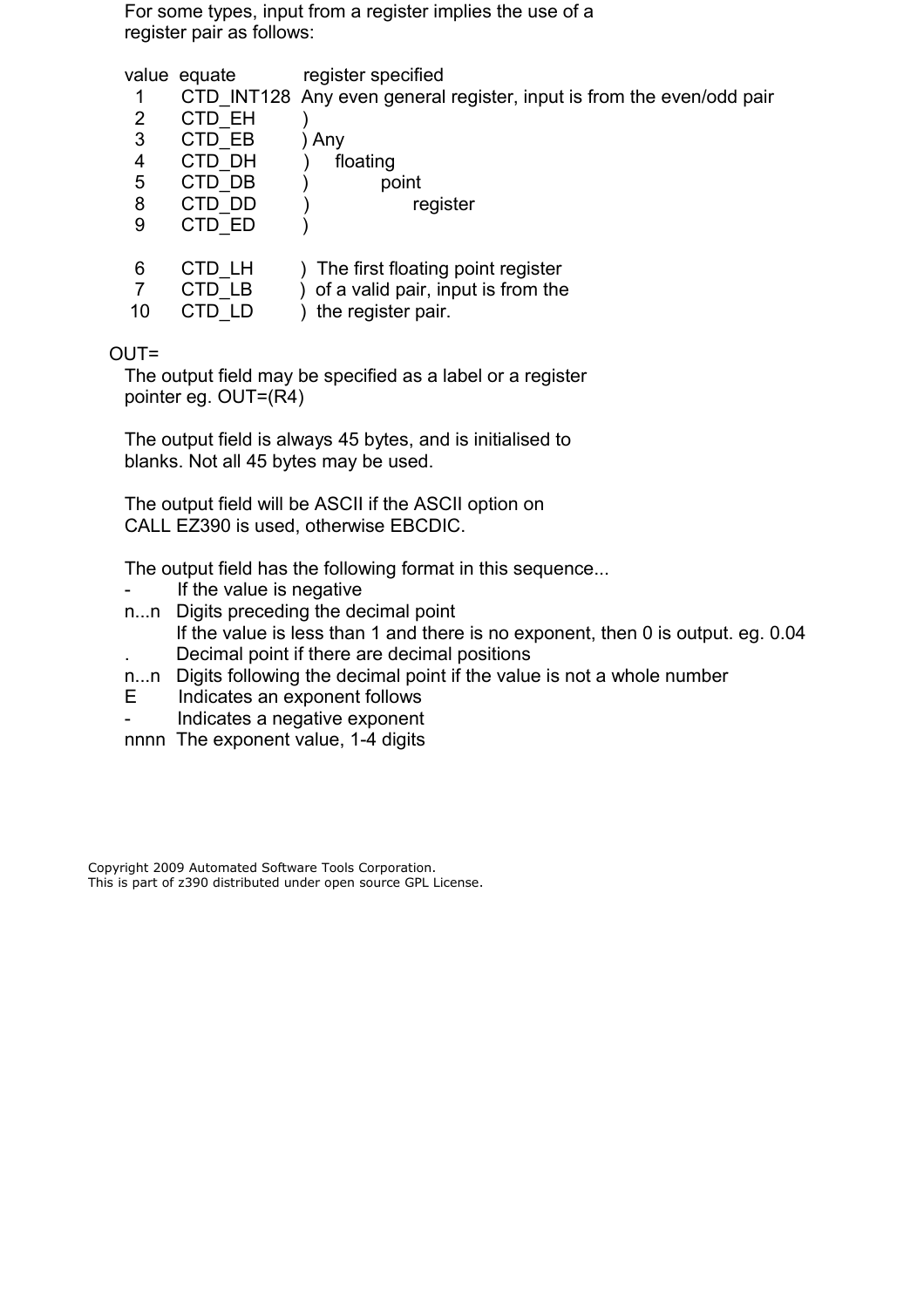Examples:

| zero   | O                      |
|--------|------------------------|
| root2  | 1.4142                 |
| -root2 | $-1.4142$              |
| 50!    | 3.0414E64              |
|        | 2 power -50 8.8817E-16 |

LINKAGE=

 SVC (default) invokes SVC 170 CALL generates a CALL to module FPCONMFC

Register Usage:

R0 = Parameter formation

R1 = Parameter list

R14 = Subroutine call

R15 = Subroutine address and return code

GR15 has a return code:

0 CTD ok

8 Invalid data address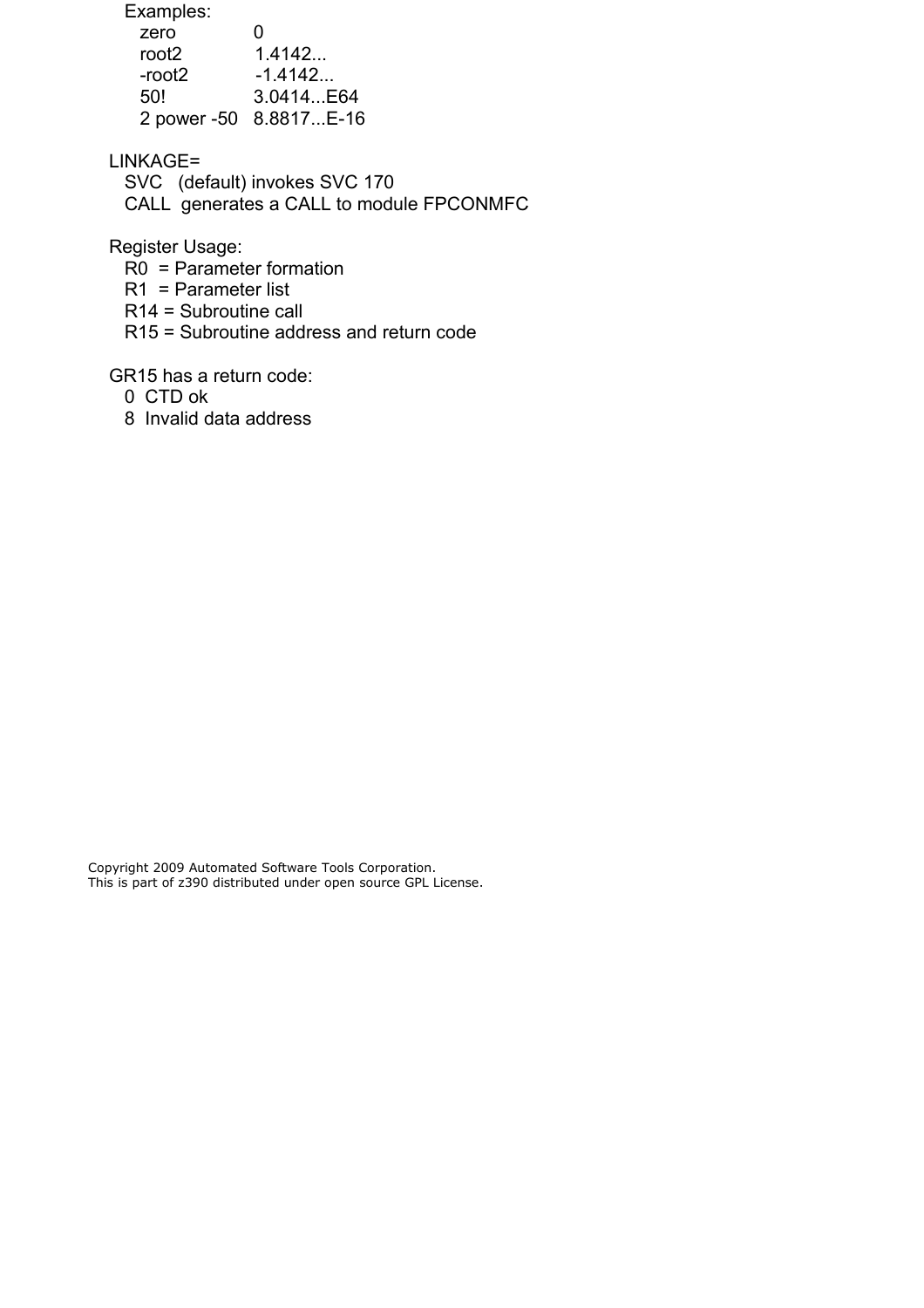## <span id="page-20-0"></span>**CFD**

 Convert a printable format number to a binary or floating point value.

name CFD type,IN=input,OUT=output,LINKAGE=

type

 This is a numeric value which determines the operation to be carried out. Equates are automatically generated. The value of type also determines the length of the output field. type may be specified in a register eg. (R5).

| Value | Equate     | Length | Description  |
|-------|------------|--------|--------------|
| 21    | CFD INT128 | 16     | binary       |
| 22    | CFD EH     | 4      | short HFP    |
| 23    | CFD EB     | 4      | short BFP    |
| 24    | CFD DH     | 8      | long HFP     |
| 25    | CFD DB     | 8      | long BFP     |
| 26    | CFD LH     | 16     | extended HFP |
| 27    | CFD LB     | 16     | extended BFP |
| 28    | CFD DD     | 8      | long DFP     |
| 29    | CFD ED     | 4      | short DFP    |
| 30    | CFD LD     | 16     | extended DFP |

 $IN =$ 

 The input field may be specified as a label or a register pointer eg. (R4).

 The input field must be in ASCII if the ASCII option on CALL EZ390 is used, otherwise EBCDIC.

Copyright 2009 Automated Software Tools Corporation. This is part of z390 distributed under open source GPL License.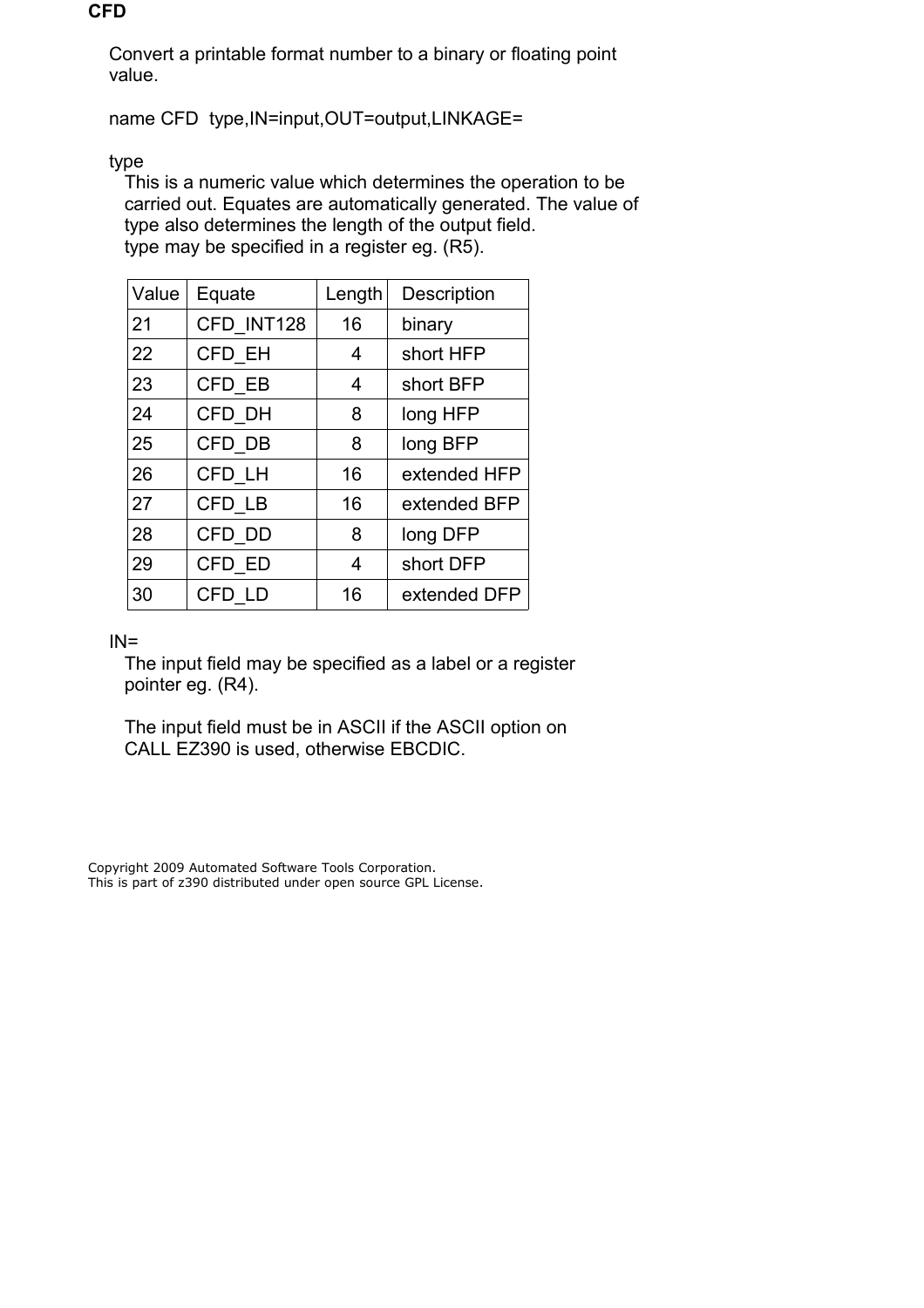The input field is always 45 bytes, and has the following format in this sequence...

- Optional preceding blanks
- +/- Valid sign
- n...n Digits preceding the decimal point
	- . Decimal point if there are decimal positions
- n...n Digits following the decimal point if the value is not a whole number
- E Indicates an exponent follows
- Indicates a negative exponent

nnnn The exponent value, 1-4 digits

For CFD INT128 all correct forms are accepted and any decimal places are discarded eg.  $129E-1 = 12.9 = 12$ 

OUT=

 The output field may be specified as a label, a register pointer eg. OUT=(R4) or a register eg. OUT=R4

 For some types, output to a register implies the use of a register pair as follows:

|          | Value Equate | Register specified                                                   |
|----------|--------------|----------------------------------------------------------------------|
| 21       |              | CFD INT128 Any even general register, output is to the even/odd pair |
| 22       | CFD EH       |                                                                      |
| 23       | CFD EB       | Any                                                                  |
| 24       | CFD DH       | floating                                                             |
| 25       | CFD DB       | point                                                                |
| 28       | CFD DD       | register                                                             |
| 29       | CFD ED       |                                                                      |
| 26       | CFD LH       | The first floating point register                                    |
| 27       | CFD LB       | of a valid pair, output is to the                                    |
| 30       | CFD LD       | register pair.                                                       |
| LINKAGE= |              |                                                                      |

 SVC (default) invokes SVC 171 CALL generates a CALL to module FPCONMFC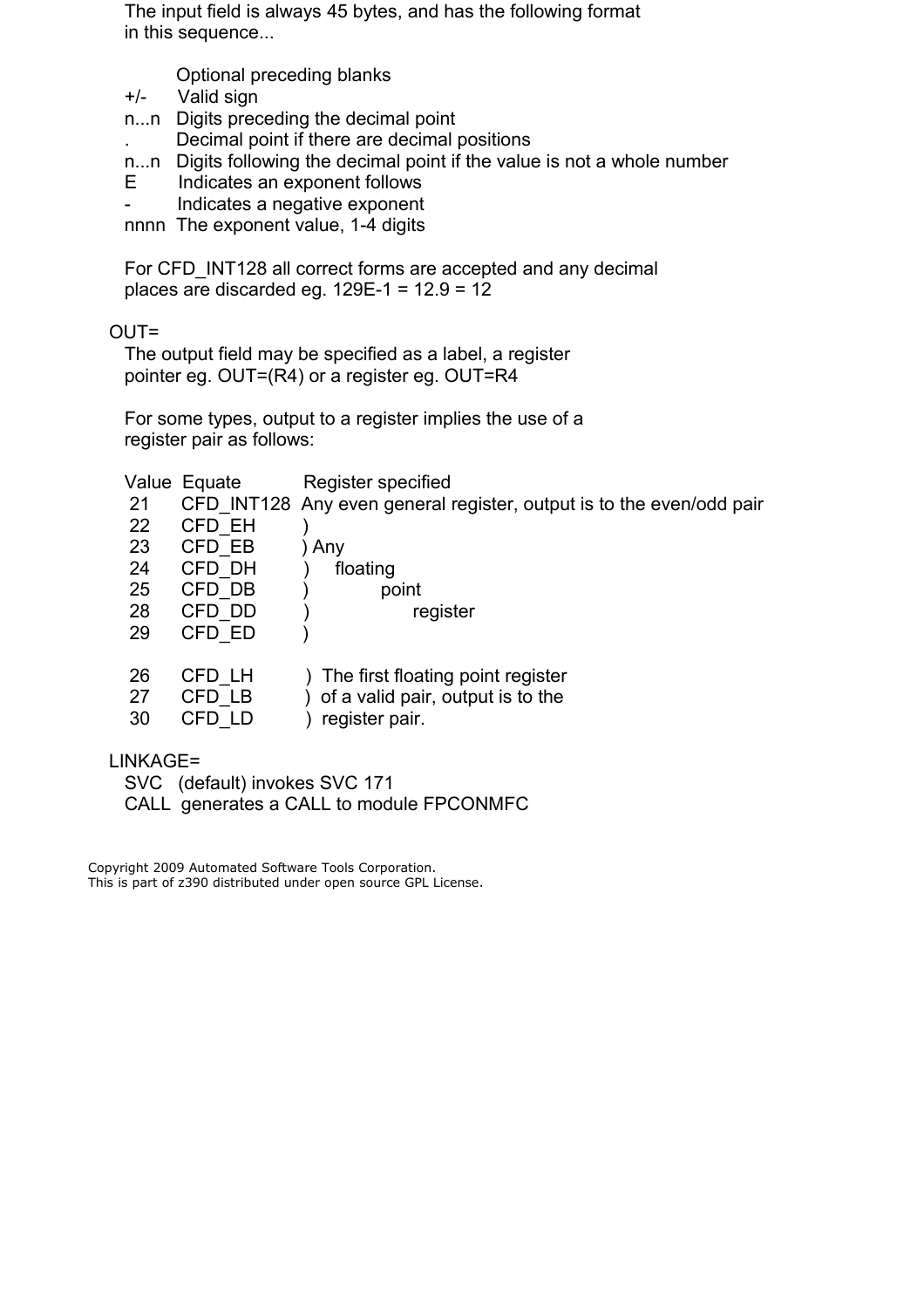Register Usage:

- R1 = Parameter list
- R14 = Subroutine call
- R15 = Subroutine address and return code

GR15 has a return code:

- 0 CFD ok
- 8 Invalid data address
- 12 invalid input data or number too large for format type

## <span id="page-22-0"></span>**GETENV**

Get an environment variable.

 Environment variables are created using the SET statement in a batch process. eq. SET MYDATA=C:\MYDATA.TXT

GETENV extracts the string in a program.

 name GETENV setname name GETENV (reg)

 setname is the label of a null terminated string or the string can be pointed to by reg. eg. SETNAME DC C'MYDATA',X'00'

 GETENV acquires a storage area for the variable and sets the address in GR2. The string is terminated with X'00'.

Register Usage:

- R0 = Function code
- R1 = setname pointer
- R2 = Address of variable
- R15 = Return code

GR15 has a return code:

- 0 GETENV ok
- 4 setname is null
- 8 variable is null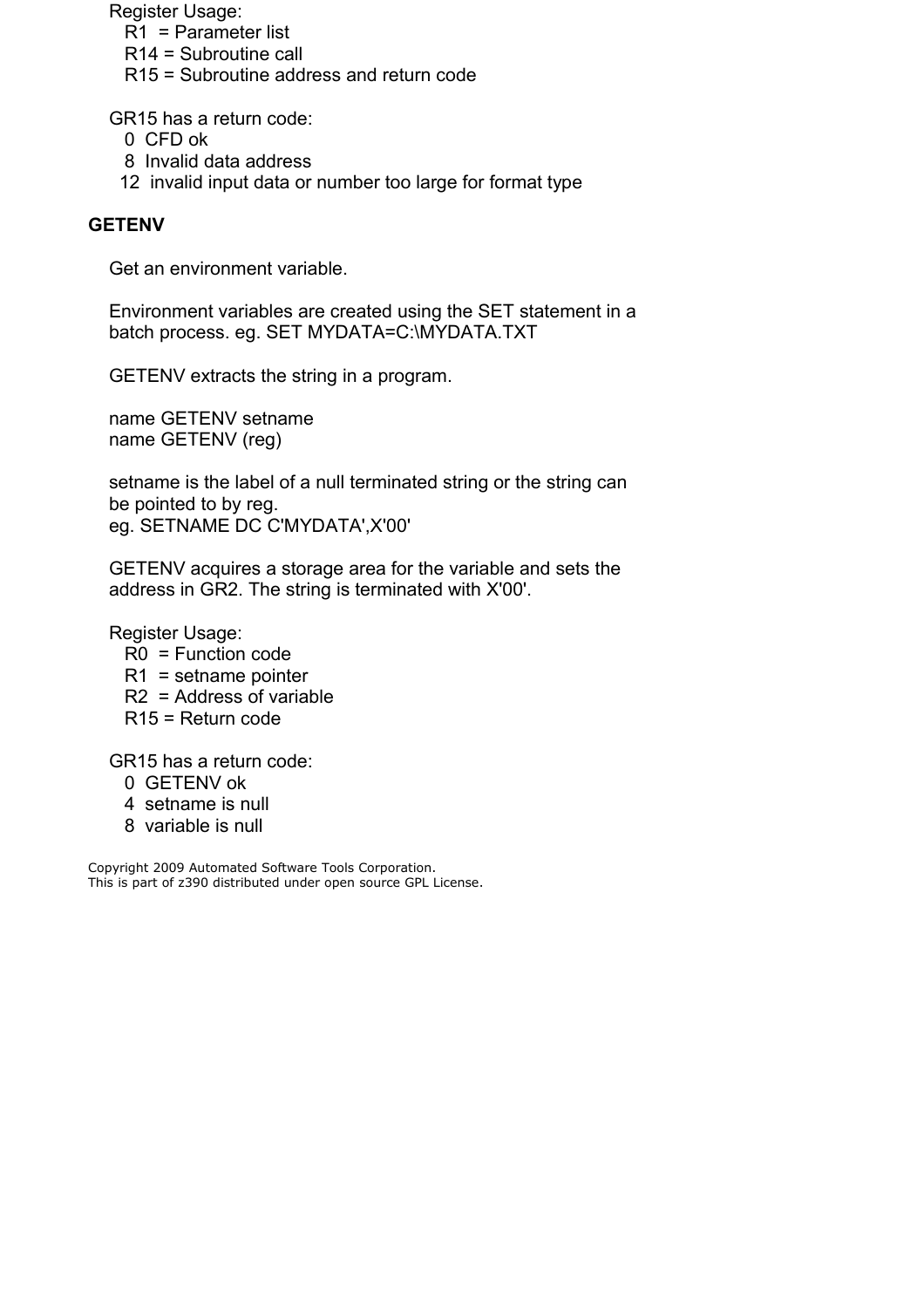#### <span id="page-23-1"></span>**SYSTRACE**

Turn on and off tracing options.

SYSTRACE options

 If options are omitted, all tracing is turned off. The following options are allowed, others are ignored:

- E Instruction
- G GETMAIN/FREEMAIN
- Q QSAM I/O
- T TCPIO I/O
- V VSAM I/O
- eg. Turn on all traces except QSAM SYSTRACE EGTV

## <span id="page-23-0"></span>**COMRG**

 VSE only. Establish addressability to the Communications region in the ZCVT.

COMRG REG=(reg)

 If REG is omitted it defaults to GR1. It is the users responsibility to provide a DSECT to map the COMRG.

 Register Usage: R1 = Address the ZCVT reg used in REG parm.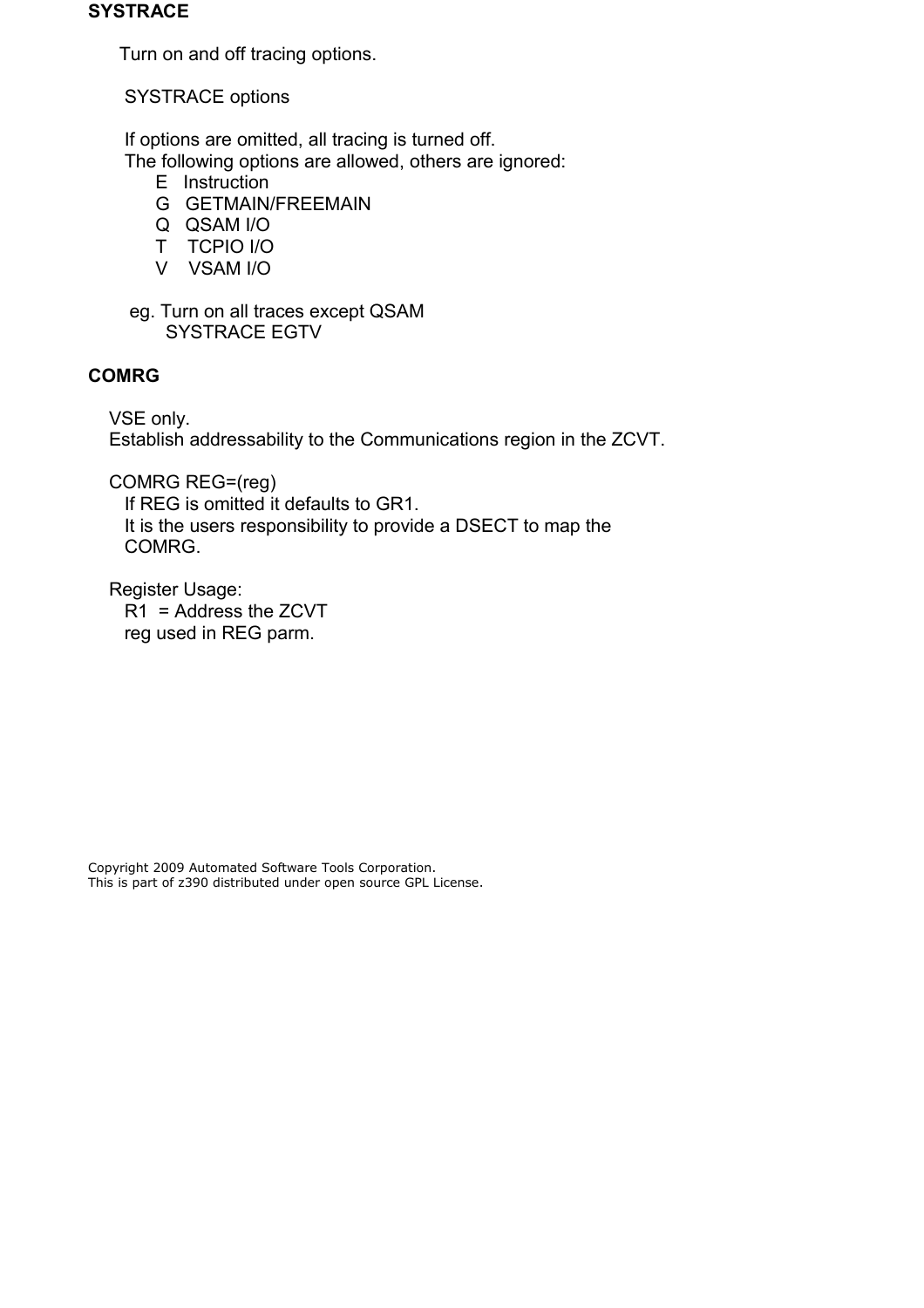#### <span id="page-24-1"></span>**Change Summary**

June 10, 2011 Added MF= to WTOR CMDPROC WAIT parameter has indefinite wait when 4095 Added new SYSTRACE

November 23, 2008 Update to CMDPROC return codes

June 27, 2008 Added TIME INS

January 18, 2008 Added maximum timer values to STIMER WAIT Minor correction to STIMER register usage Added abend and return code sections CMDPROC CMDLOG=YES/NO

September 28, 2007 Added GETENV Added VSE Macros COMRG and GETIME Added TIME TS

July 10, 2007 Correction to ID= and added abend SFFF to CMDPROC

March 8, 2007 WTO corrections CMDPROC ID=(reg) All macros now list possible general register usage

#### <span id="page-24-0"></span>**Acknowledgements**

Thanks to David Bond of Tachyon Software LLC for FPCONVRT on which the CFD and CTD macros were based.